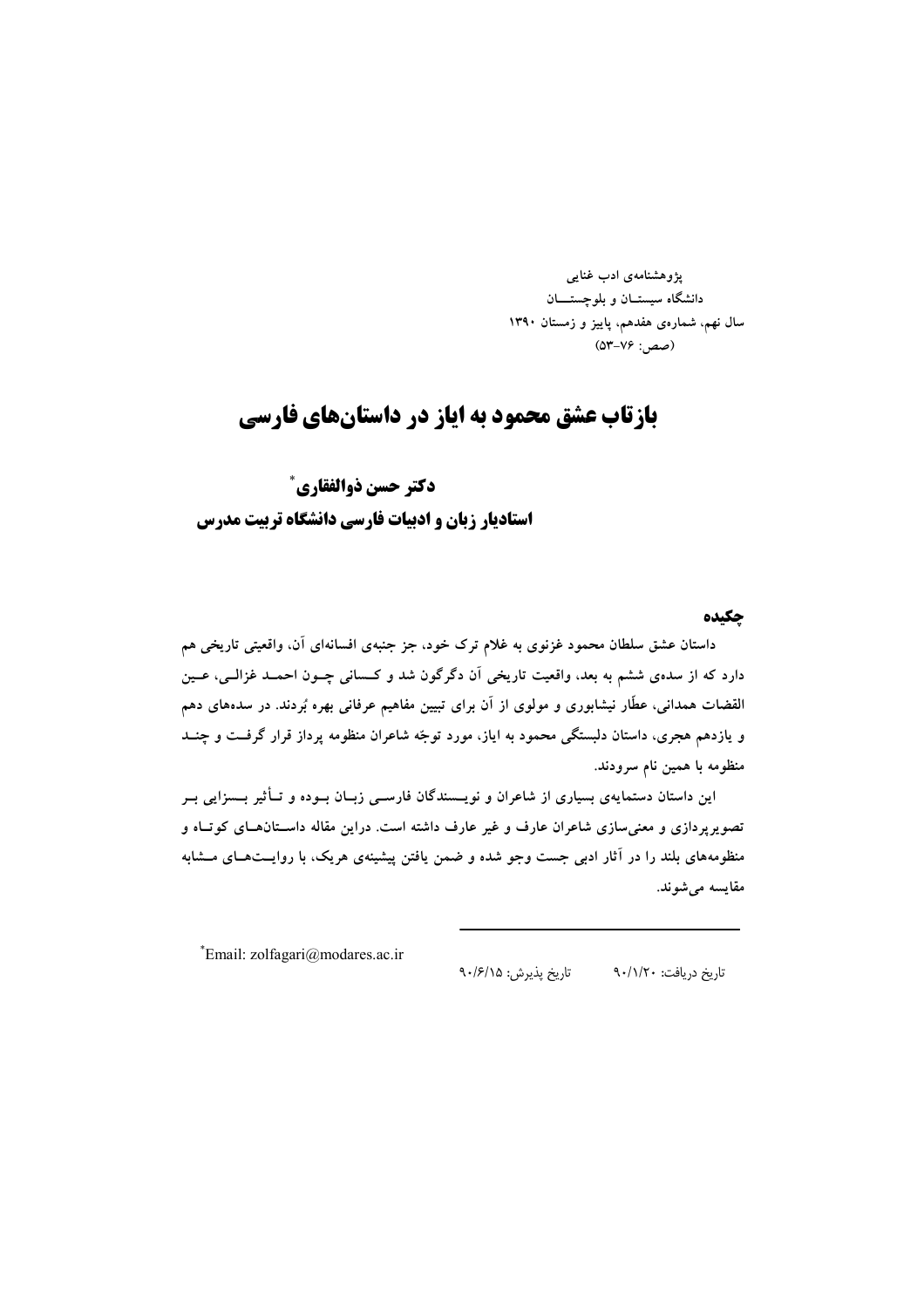در این تحقیق هفتاد داستان کوتاه درمتون منظوم و منثور ادب فارسی اســت کــه قــدیمتــرین آن۱هــا در قابوسنامه و حدیقه سنایی است. با رواج منظومه سرایی درسدهی دهم و یازدهم، هشت منظومهی مستقل نیز از داستان وجود دارد. مثنوی عرفانی محمود و ایاز زلالی خوانساری مهمترین و مفصل ترین آنهاست. **واژگان کلیدی:** محمود و ایاز، منظومه عاشقانه، انیسی شاملو، زلالی خوانساری، عطار.

#### مقدمه

داستان عشق سلطان محمود غزنوی به یک غلام، جز بُعد افسانهای آن، واقعیتی تاریخی هــم دارد. سلطان محمود غزنوی(۳۶۰ – ۴۲۱ ق)که بیش از سی سال (۳۸۸–۴۲۱) مقتدرانه سـلطنت کرد، به ابوالنجم ایاز بن ایماق (درگذشته ۴۴۹ ق) دل بست و او را از ملازمان و مقربان درگ]ه خود ساخت. ایاز، که علاوه بر خوش سیمایی، در پرتو کیاست و خردمندی، مورد توجّه سلطان محمود بود، پس از مرگ محمود، از پسرش محمّد اعراض کرد و در نیشابور به مسعود غزنــوی پیوست(گردیزی، ۱۳۶۳: ۴۰) و به امارت مکران و قــزدار (قــصدار) رســید (فرخــی، ۱۳۷۸: ب ۳۲۵۲؛ محمد یادشاه، ۱۳۳۶، ذیل ایاز) و در سال ۴۹۹ درگذشت.

در دوران پس از محمود ادبای بسیار کوشیدند تا با زشت جلوه دادن ایاز، عشق محمـود را به او به دلیل خوی و خصلت ایاز بدانند ولی فرخی سیستانی در قــصیدهای کــه در مــدح ایــاز سروده است، به روی زیبای او اشاره می کند و عشق سلطان به او را بهدلیل زیبایی اش می دانــد (فرخې، ۱۳۷۸: ۱۶۳).

این روایت با توجّه به قراین موجود ازجمله روایتی که در حبیـب الــسیر آمــده بیــشتر بــه واقعیت نزدیک است. در حبیب السیر نقل شده که وقتی فضل بن احمــد وصـف غلامــی را در یکی از شهرهای ترکستان شنید، کسی را مخفیانه به آنجا فرستاد و او را خرید و در لباس زنانــه به غزنین آورد. اما سلطان محمود به نحوی از قضیه خبردار شد و غلام را از وزیرش خواست و چون وزیر انکار کرد، سلطان دستور داد اموال او را مصادره کردند (مجوزی، ۱۳۸۳: ۷۵).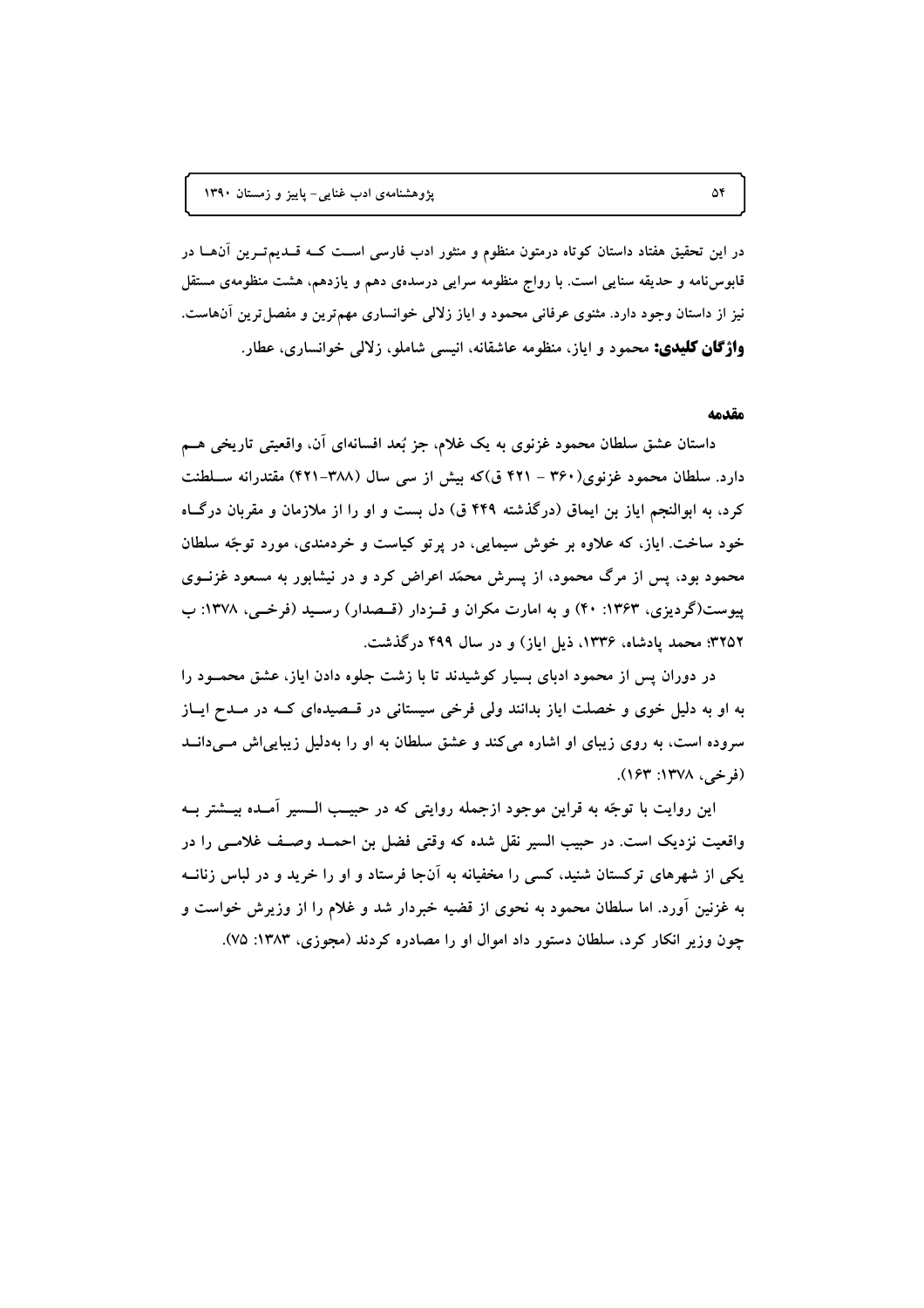### **پیشینه و روش تحقیق**

سهیلی خوانساری در مجلهی یغما (۱۳۳۰: ۳۳۱ – ۳۲۸) برخی داستانهای محمود و ایاز در متون فارسی را آورده اما به روایتهای اوّلیه اشارهای نکرده است. پــس از وی، انزابـی نــژاد، در مقالمهی «ایاز و محمود غزنوی در سینهی تاریخ و در آیینهی ادبیـات» (**ســهیلی خوانــساری**، ۱۳۷۴: ۵۵– ۵۰) مروری بر این داستان دارد که مجال بررسی عمیقتر نمی یابد. مجوزی در مقالهی خود با نام «عشق محمود به ایاز و سیر تاریخی و عرفانی آن از آغاز تــاکنون» (مجــوزی، ۱۳۸۳: ۹۲– ۷۵) این سیر را بررسی می کند. به اعتقاد وی به دلیل سلطهی وی بر تمام ایران، لشکرکشی بـه هندوستان و قدرت و ثروت فراوان، در زمان حیاتش در ذهن مـردم، امیـری برتـر از امیـران و مؤمنی مجاهد و با ایمان به شمار می اَمد. شخصیت تاریخی محمود در زمان حیاتش کم کــم بــه اسطوره پیوند می خورد و حکایات افسانه مانند به او نسبت میدهند. تبدیل محمود به شخـصیت اسطورهای، سبب از بین رفتن معایب او نظیر کشتار شیعیان و معتزله وتعصب او می شود. به ایسن دلیل در نزد شعرای عارف شخصیتی متعالی یافته است. به خصوص دلبستگی او به غــلام تــرک زادهای به نام ابوالنجم ایاز دستاویزی شد برای شعرای عارف و صوفیان شاعر کــه بــا توســعه و تحول این داستان شخصیت آن دو را مظهر عاشق و معشوق و طالب و مطلوب عرفانی بدانند.

محمّدی در مقالهی ایاز در مثنوی(محمّدی، ۱۳۸۶: ۱۰۶–۹۱)، علاوه بـر تحلیــل شخــصیت ایاز در مثنوی، نگاهی گستردهتر به چگونگی شکل گیری و تکامل شخصیت ایاز، تا زمان مولانــا دارد. نصیری نیز در مقالهی خود بانام «ایاز از دیدگاه تاریخ و عرفان»، (نصیری، ۱۳۸۶: ۴۸–۳۵) به بررسی این زوج شعری میپردازد.

این مقالات شامل بررسی همهی داستانها و مقایسهی آنها نمیشود. دراین مقاله می کوشیم تمامی منظومههای مستقل و اشارات داستانی به محمود و ایاز را در ادب فارسی معرفــی کنــیم. داستانهای این مقاله براساس طرح پژوهشی دایره المعارف داستانهای فارسی (مجری: مؤلف و دکتر محمّد پارسانسب) استخراج شده و سراسر داستانهای کوتاه و بلند را در ۴۰۰ متن ادبی در برمیگیرد. برای اَن که بتوانیم مضمون و محتوای همهی داستانهــا را در اختیــار محققــان قــرار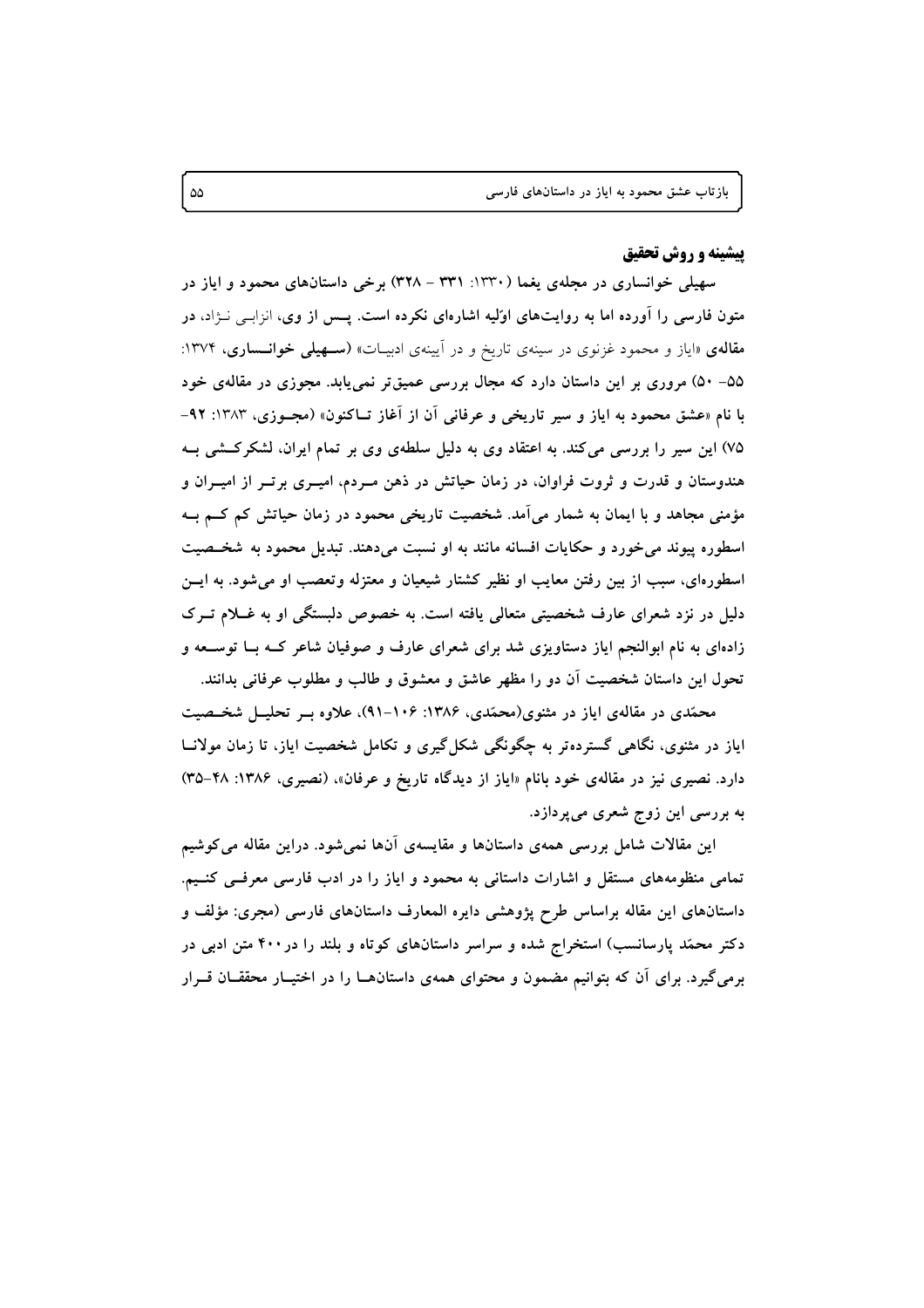دهیم، تنها طرح فشردهی داستانها را آوردهایم. جز این به روایتهای مــشابه نیــز اشــاره شــده است.

#### بازتاب داستان محمود و ایاز در ادب فارسی

پس از مرگ سلطان محمود، اشتهار این داستان بیشتر شــد و در ادبیــات غنــایی و عرفــانی فارسی، جایگاه خاصّی یافت و داستانهای مربوط به محمـود و ایــاز در ادب فارســی بازتــاب گستردهای یافت و در زمرهی زوجهایی درآمد که در نظم و نثر ادب فارسی همواره با هم عجین بوده و شاعران به آنها تلمیح جسته و استعاره و تشبیه ساختهاند و در شمار داستانهای عاشقانه در آمد.

از سدهي ششم به بعد، واقعيت تاريخي اين داستان دگرگـون شــد و كــساني چــون احمــد غزالی، عین القضات همدانی، عطَّار نیشابوری و مولوی از آن برای تبیین مفــاهیم عرفــانی بهــره بُردند. در سدههای دهم و یازدهم هجری، داستان دلبستگی محمود به ایاز، مورد توجّــه شــاعران قرار گرفت و چند مثنوی در این باره سروده شد.

عمدهترین موضوع این داستانها، اطاعت مطلق، عشق خالص، جان باختن در راه معـشوق. اتحاد عاشق با معشوق، تسليم عاشق در برابر معشوق، همّت بلند، غيرت عاشق؛ ديدار معــشوق، ترک خود در راه عشق، خاکساری عاشق در برابر معشوق و شرط بندگی است. در بررسی زیر و در دو بخش به بازتاب این داستان در ادب فارسی میپردازیم:

# داستانهای کوتاه منثور و منظوم

قدیمترین اشارات به ایاز، مربوط است به فرَّخی سیـــستانی (وفــات ۴۲۹) کــه جنگـــاوری، شجاعت و زیبایی وی را در قصیدهای توصیف می کند (فرخی، ۱۳۷۸: ۱۶۳). ابوالفیضل بیهقبی (۴۸۵– ۳۷۰) به ایاز و زیبایی و تقرب وی در درگاه محمـود اشـاره دارد (بیهقـی، ۱۳۶۳: ۹۴). عنصرالمعالي (وفات ۴۶۲) نيز به محبوبيت اياز نزد محمود اشاره كرده است (يوسفي، ۱۳۷۱: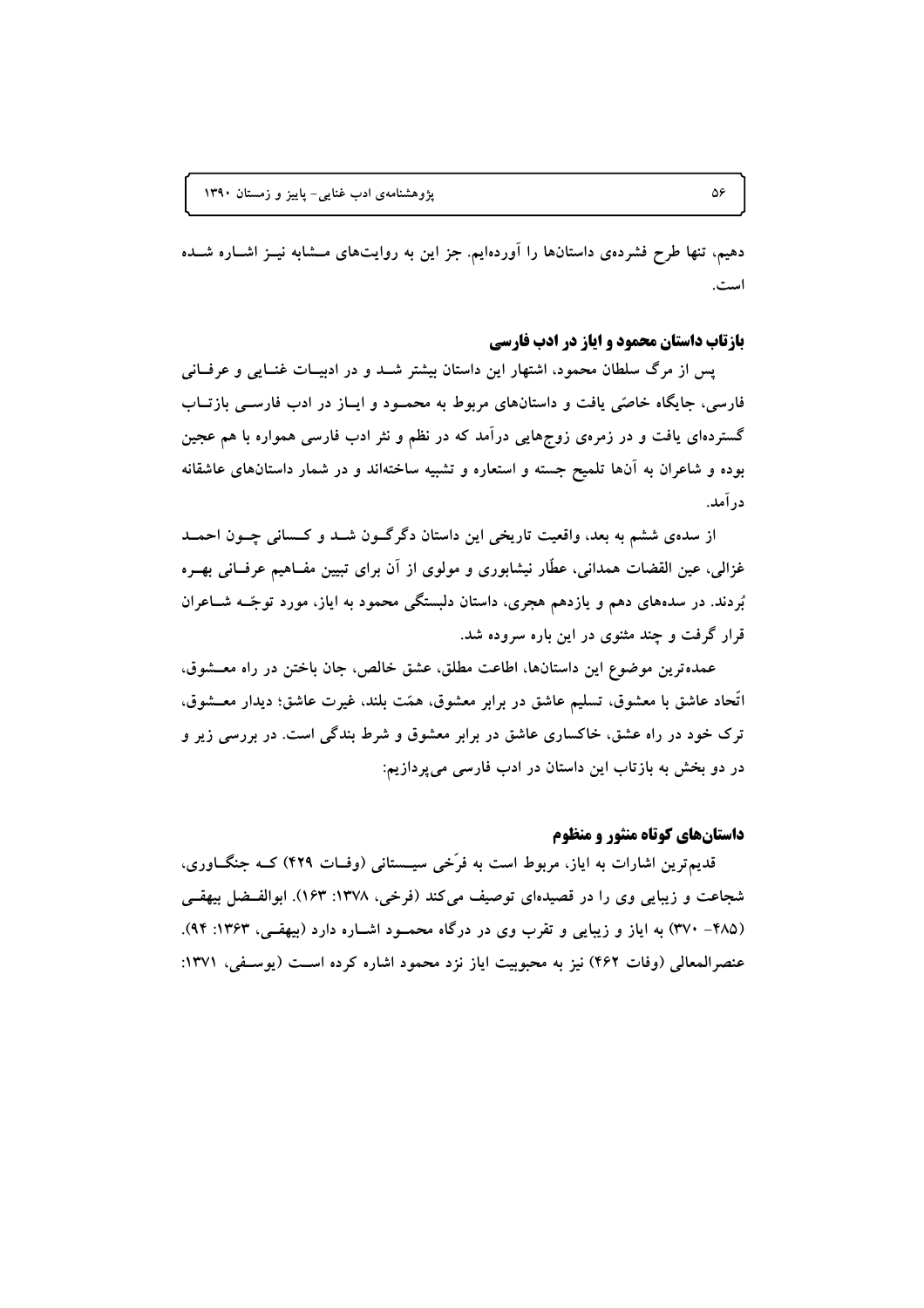٨۴). سنایی غزنوی (وفات ٥۴۵) در حدیقه الحقیقه(سنایی، ١٣٧٧: ٥۴٧) داستان دادخواهی زنی از محمود را نقل می کند که سلطان، ایاز را مأمور رسیدگی و مجازات ظالم می کند که می توانــد نشانهی اعتماد محمود به ایاز باشد. همچنین سنایی در مثنویات خـود داسـتان محمـود و نمـک فروش عاشق ایاز را میآورد که از عشق خود به ایاز در حضور سلطان محمود، پرده برمیدارد. سلطان با ناراحتی می گوید:"تو توانایی مادّی بـرای بهـرهمنــدی از او را نــداری. نمــکفــروش می گوید:"دیگ عشق تو از نمک خالی است و تو به جای آن که بــه وصــف ایــاز بیــردازی بــه وصف مال و دارایی خود می بر دازی" (سنایی، ۱۳۴۸: ۴۲–۴۱).

ییشتر از سنایی، احمد غزالی(فوت ۵۲۰) این داستان را در سوانح العشاق (مجموعـه آثــار، ۱۳۵۸: ۱۴۷–۱۴۶) آورده است اما جامی در لوایح داستان را چنین نقل مــی کنــد کــه درویــشی عاشق ایاز میشود. محمود از سر تکبّر تازیانهای بر وی میزند و او را وقت خــوش مــیشــود. محمود شگفتزده علّت را میپرسد که درویش همان پاسخ را میگوید (جامی، ۱۳۷۳: ۸۵).

احمد غزالی در سوانح العشاق، بیش از همه و پیش از دیگران، با کاربرد برخی اصطلاحات و اشارات عرفانی به این داستان رنگ عرفانی داده است (غزالی، ۱۳۷۶: ۶۲ و ۶۳).

عوفي درجوامع الحكايات داستان ازدواج سلطان محمود با خواهر اياز را نقل مي كند:

سلطان محمود عاشق خواهر ایاز میشود و قصد دارد با وی ازدواج کنـد امّـا از نکــوهش خواص می ترسد. راز خود را با ابونصرمشکان، درمیان می گذارد. ابونصر مــی گویــد:" پادشــاهان گذشته نیز با زیردستان خود ازدواج کردهاند: قباد با دختری از دهقانان خود ازدواج مــیکنــد و انوشیروان زاده می شود. بهرامگور با دخترگازری ازدواج می کند. پس نه تنها مایهی ملامت شـاه نیست بلکه دلیلی بر عفت و دیانت اوست. سلطان پس از دو روز با خواهر ایاز ازدواج می کنــد (عوفي، ١٣۶٠: ٥٥٧-٥٥٧).

نظامی عروضی (سده ۶) در چهار مقاله داستان معروف مجلس عـیش و مـستی محمـود و زلف بریدهی ایاز را نقل میکند که ضمن آن عنصری دو بیت زیر را بر بدیهه میگوید: کی عیب سر زلف بت ازکاستــــن است؟ می چه جای به غم نشستن و خاستن است؟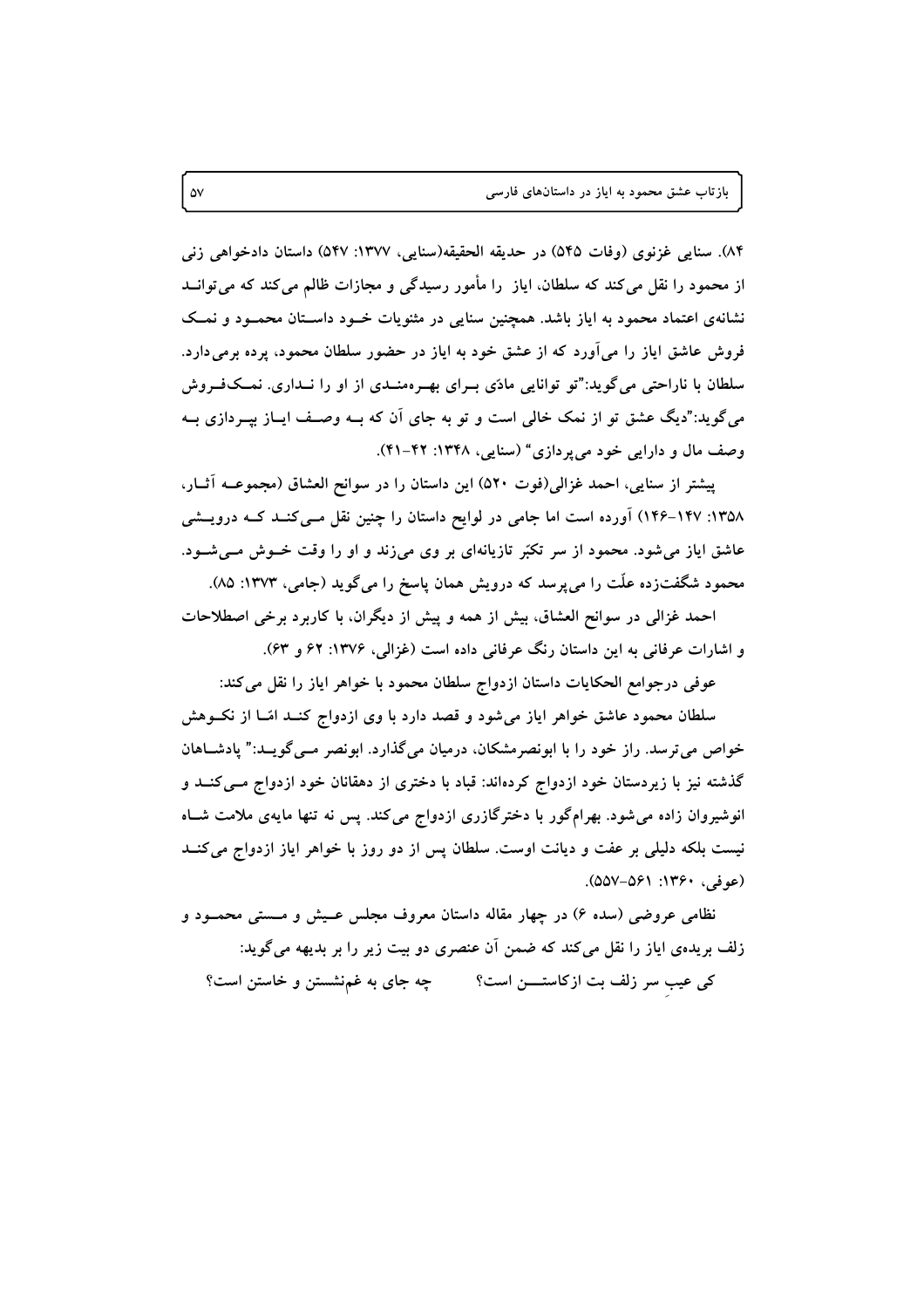جای طرب و نشاط و می خواستن است مسلم کاراستسن سسرو ز پیـراستــــن است (نظامی عروضی، ۱۳۶۴: ۵۵–۵۵؛ جامی، ۱۳۶۱: ۳۰۵–۳۰۳ و سمنانی، ۱۳۶۶: ۱۸۴–۱۸۳ و صفی، ۱۳۳۶: ۲۴۱ و نادری، ۱۳۴۶: ۳۷۰)

عین القضات همدانی نیز با استعاره از دو نام محمود و ایاز، مفاهیم عشق عرفانی را بیان می کند (عین القضات همدانی، ۱۳۴۱: ۲۳۰). محمود گفت لشکر خود را که هرچه می خواهید که میگویید از من و از مملکت من گویید. اما از ایاز هیچ مگویید. ایاز را به من بگذارید … دریغا سلطان محمود ایاز را دوست دارد و او را برتخت می نشاند و دیگران را یی گم کند که شما اهلیت آن ندارید که مملکت مرا لایق باشید. خود دانی که این کلمه چیست؟ (همان: ٢٧٩) سنایی در مثنوی عشقنامه تعبیری زیبا از این داستان دارد:

| با ایاز آن به حسن و خوبی فرد       | گفت محمــود روزی از سردرد     |
|------------------------------------|-------------------------------|
| نفسی بی تــوام حیــات مبــاد       | کای به رخسار تــو روانــم شاد |
| ورچه بنشست در دلـــم تعظیـــم      | از چه برخــاست انبساط قدیــم  |
| با تــــو بیگانگیــــم بیشتــر است | دلماز عشقهرچــه ریشتراست      |
| (سنایی، ۱۳۴۸: ۳۸)                  |                               |

عطَّار(۶۱۸–۵۴۰) با ۶۱ داستان بیشترین داستانها را از زندگی و احوال محمود غزنوی میآورد که نیمی از آن مربوط به عشق او به ایاز است. این داستانها با برداشتهای عرفانی همراه است. چهرهی محمود غزنوی در آثار عطّار باواقعیت تاریخی آن کاملاً متفاوت است. در نظر عطَّار، محمود مظهر قدرت و دیانت است. محمود غزنوی یادشاه آرمانی عطَّار است که پایینترین افراد اجتماع با او رو در رو حرف میزنند و بر او ایراد میگیرند و محمود از سخنان آنان منقلب میشود. از مطالعهی بعضی از داستانهای موجود در الهیiامه، مصیبتنامه و منطق الطیر، خواننده به یاد تحول روحی ابراهیم ادهم و فضیل عیاض میافتد: او مهمان رند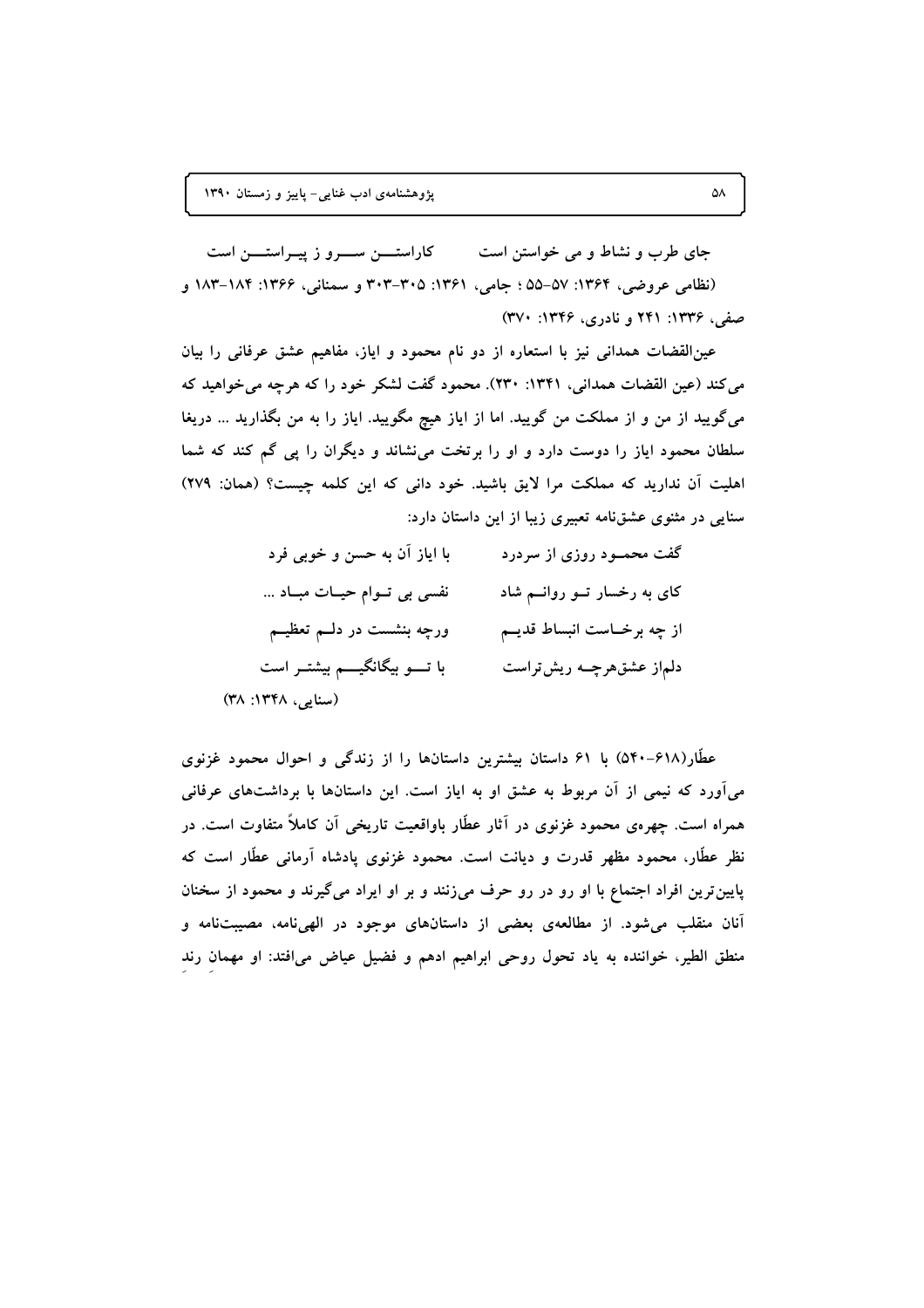گلخن میشود؛ در ماهیگیری با کودکی شریک میشود؛ با خارکشی همراهی کرده و به او کمک می کند. دیگر از آن حرص و آز و ثروتاندوزی خبری نیست. تمامفنیمتی را که از فتح سومنات به دست آورده، به درویشان میبخشد. بازوبند شاهی خود را در مسیر خاک بیزی می|ندازد تا او بی نصیب نشود (عطّار، ۱۳۷۹: ۷۵، ۷۷، ۱۲۶، ۱۳۸ و ۱۴۵).

اینک با مروری بر خلاصهی داستانهای عطّار، با چهرهی محمود و ایاز در نظر وی آشنا مي شويم:

محمود و عیادت از ایاز: ایاز بیمار می شود. محمود خادمی را نزد ایاز می فرستد تا حال و روز محمود را در فراق او برایش گزارش کند. خادم به سرعت به اقامتگاه ایاز می آید امّا ناگهان. متوجّه حضور پادشاه بر بالین ایاز میشود. محمود چون ترس خادم را می بیند، می گوید:" میان من و او راههای نهانی فراوانی هست وکسی ازآنها آگاه نیست" (عطَّار، ۱۳۶۶: ۶۵–۶۴ و عطَّار، ۱۳۳۸: ۲۵۸-۲۵۷ و مقایسه شود با ابن بزاز اردبیلی، ۱۳۷۶: ۱۳۴).

ایاز و حکم یادشاهی او: محمود غزنوی، ایاز را بر تخت شاهی می نشاند. بر او رشک میبرند و محمود را ملامت میکنند. امّا ایاز، گریه سرمیدهد و در پاسخ ملامتگران میگوید: " شاه با این کار خود خواستهاست مرا از دیدار خود محروم سازد" (همان: ۱۷۳-۱۷۲).

محمود غزنوی وگدای عاشق ایاز: گدای مفلسی، عاشق ایاز میشود و این خبر فاش میشود و بهگوش محمود میرسد. روز دیگرکه ایاز سرگرم بازی چوگان است، گدای عاشق، بهگوی او خیره می شود. محمود که درکمین گداست، با او مناظرهای ترتیب میدهد. در پایان گدا جان میدهد (همان: ۱۹۱-۱۸۹). همین داستان در کتاب انیسالناس با تفاوتی چنین روایت شده است (شعاع، ۱۳۵۰: ۱۷۵–۱۷۲) مشابه آن داستانی در مصیبت نامه است (عطَّار، ۱۳۳۸:  $(1 \cdot 1 - 1 \cdot 7)$ 

در مصیبت نامه گفتوگوی درویش عاشق دیگری را با محمود می خوانیم که شاه را عاشق نمیداند. شاه از او دلیل میخواهد. درویش میگوید: "اگر عاشق بودی ایاز پیش تو سرپا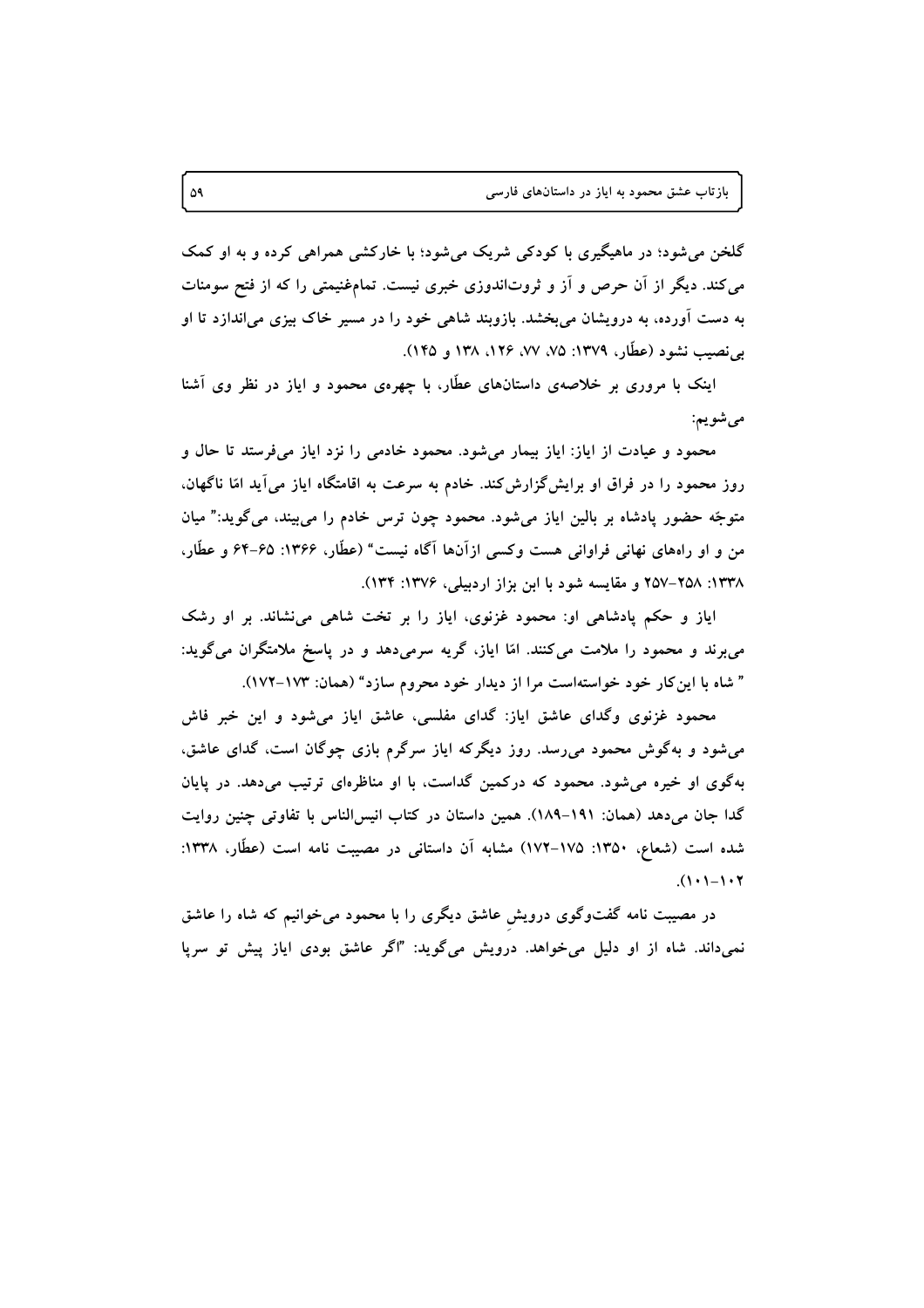نمی ایستاد" (همان: ۳۳۲–۳۳۱) در الهی نامه داستان مناظره محمود با نمک فروش عاشق و پاسخهای دندان شکن او آمده است (عطّار، ۱۳۶۸: ۱۹۴–۱۹۲).

محمود و ایاز و حسن: محمود، برای عرض لشکر، بر بالایی می!یستد. حسن و ایاز نیز درکنار او قرار میگیرند. محمود به ایاز میگوید: "این همه لشکر و پیل، از آن من است و من آن تواَّم." اياز عكس العملي نشان نمي دهد. حسن او را ملامت مي كند. اياز مي گويد: "به خاک افتادن در برابر شاه، نشان "وجود" است. ایاز، رو به سلطان می کند و می گوید: "هرگاه شاه از کمال لطف خود در من می،نگرد، وجودم محو میگردد و از من چیزی نمی،ماند تا به حضور آيد" (همان: ٢١٢-٢١٠).

سلطان محمود و ایاز در حمّام: ایاز، به تنهایی وارد حمام میشود. کسی این خبر را به محمود میرساند. محمود سراسیمه، وارد حمام میشود. ایاز زیبارو را میبیند که حمّام از او جلوهای گرفته است. محمود به دست و پای ایاز می|فتد. ایاز، علّت این رفتارهای دور از عقل را از شاه می پرسد. محمود میگوید:"تاکنون تنها به روی تو نظر داشته و از سایر اعضا، بی نصیب بوده!م. اکنون که نظر به همهی اعضای تو دارم، محتاج بند بند وجود تو هستم. تاکنون از عشق روی تو، تنها جانم میسوخت امّا اینک همهی وجودم اَتش گرفته است (عطَّار، ۱۳۶۸: ۱۴۱–  $.$ (۱۴۰)

ایاز و شکار محمود غزنوی: سلطان محمود، عزم شکار می کند. ایاز را نیز به شکار فرا می خواند. ایاز می گوید: "من شکار خود را صید کردهام." سلطان می گوید: "شکار تو کدام است؟" ایاز میگوید: "شکار من محمود است." سلطان، از این سخن برآشفته میشود و دستور میدهد ایاز را به بندکشند. آنگاه می پرسد: کدامیک از ما شکار دیگری است؟ ایاز بار دیگر میگوید: "محمود شکار ایاز است و ادامه میدهدکه اگر مرا همچنان دربند نگه داری و حتّی بکشی، باز هم تو شکار من هستی چراکه دل درگرو من داری" (همان: ۱۰۲–۱۰۱).

ایاز و بوسهزدن بر پای محمود: سلطان محمود، در جـایی نشــسته اســت. ایــاز، پـای او را میمالد و می بوسد. محمود از او می پرسد: چرا از هفت اعضا، تنها به پای من توجّه داری؟ ایــاز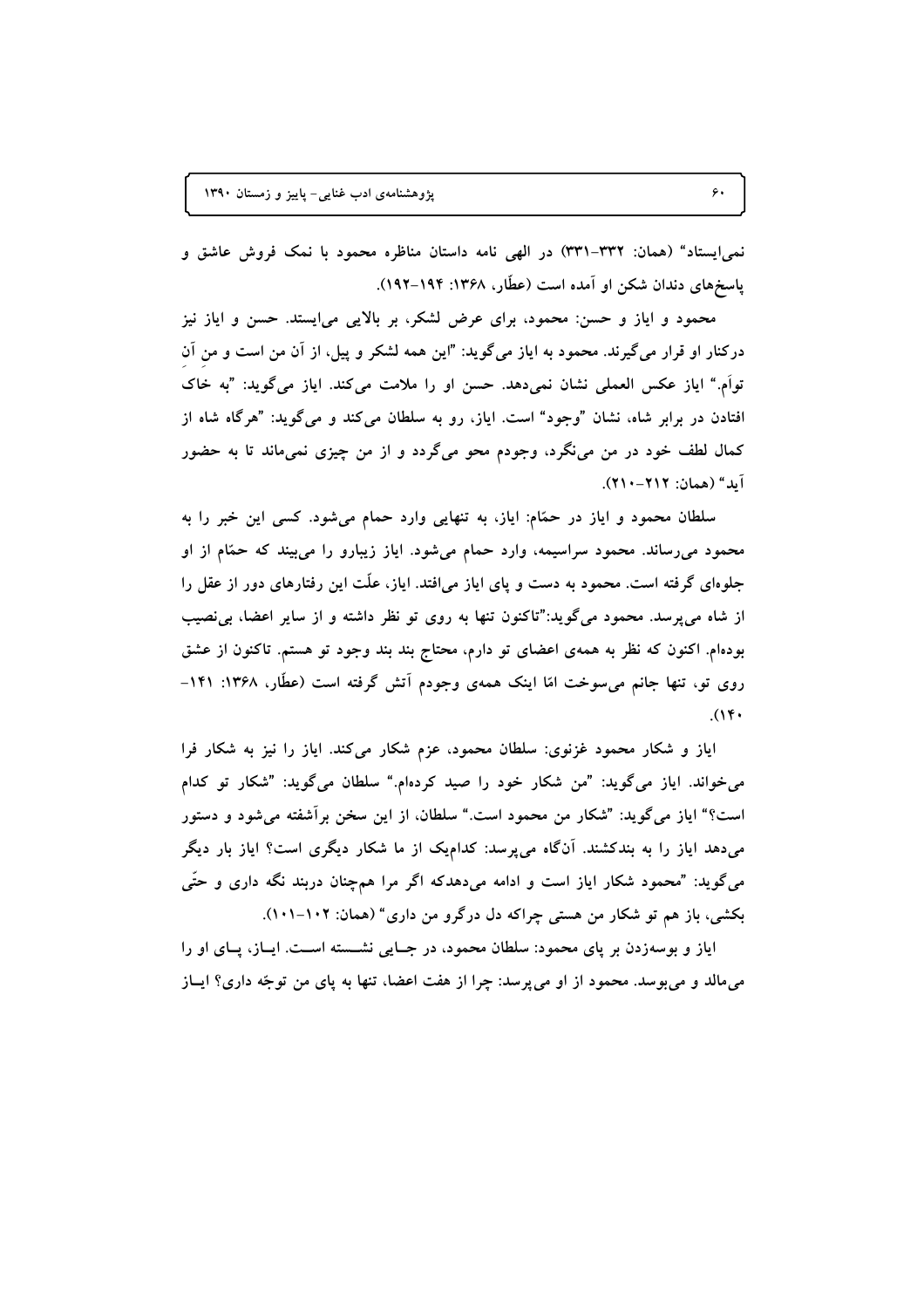میگوید: "روی زیبای تو را همه می بینند امّاکسی به دیدن پای تو راه ندارد. پــس ایــن کــار بــه اخلاص نزديك تر است" (همان: ۱۰۶–۱۰۵).

محمود غزنوی و طلبکردن ایاز در وقت مرگ: محمود درحـال مـرگ ایــاز را مــی طلبــد. ملامتگران، او را سرزنش می کنند. محمود می گوید:" عشق او برای چنین لحظـهای بــوده اســت. "سلطان درگوش او میگوید: "عهد کن که پس از مرگ من، باکسی دیگــر انــس نگیــری." ایــاز میگوید: "اگر مردارخوار بودم، هرگز شکاری چون محمود نصیبم نمیشد" (همان: ۱۰۸–۱۰۷).

ایاز و خواستهی او از محمود: بزرگان، درحضور جمع اند. حاضران به فرمان سلطان محمود، خواستههای خود را بازگو می کنند. ایاز می گوید: " خواستهی من آن است که نــشانهی تیــر شــاه باشم." حاضران او را بر این کار ملامت می کنند. ایاز می گوید: زمانی که شاه می خواهد چیــزی را هدف گیرد، چندین بار درآن می،نگرد. من خواهان همان نگاه و تیر لذّتبخش هــستم" (همــان:  $(1.4 - 1)$ 

محمود و حاضرنشدن ایاز در محضر او: سلطان محمود، از سیاه خود دیدار می کند. ایــاز را درمیان نمی بیند. کسی را به سراغ او میفرستد تا به او ابلاغ کندکه قصد محمود از عرض سـپاه، دیدار ایاز بودهاست. ایاز از اَمدن خودداری میکند و پیغام میدهدکه هرگز کسی معشوق را بــه معرض تماشای دیگران نمیگذارد. دیدار معشوق جز برای عاشق سزاوار نیست (همان: ۱۲۳).

محمود و نشستن بر بالین ایاز: ایاز در سایهی درخت درخواب است. سـلطان محمــود بــه بالین او میآید و می نشیند و مسیگریــد و از تماشــای او ســیری نــدارد. ایــاز بیــدار و از شــرم برافروخته می شود. سلطان می گوید: " زمانی که از خودبی خود بودی، در وصف نمــی گنجیــدی اینک که به خود آمدی مطلوب را از دست خواهی داد. پس مـن خـواهم رفـت" (همـان: ۱۵۷- $(108)$ 

محمود غزنوی و چشم درد ایاز: ایاز به درد چشم دچار میشود. محمود بی اطلاع به بــالین او میآید و ایاز چشمها را بازمی کند. کسی میگوید: "چگونه از آمدن شاه باخبر شــدی ؟" ایــاز میگوید: " من بوی او را با جان خود احساس میکنم" (همان: ۲۵۳-۲۵۲).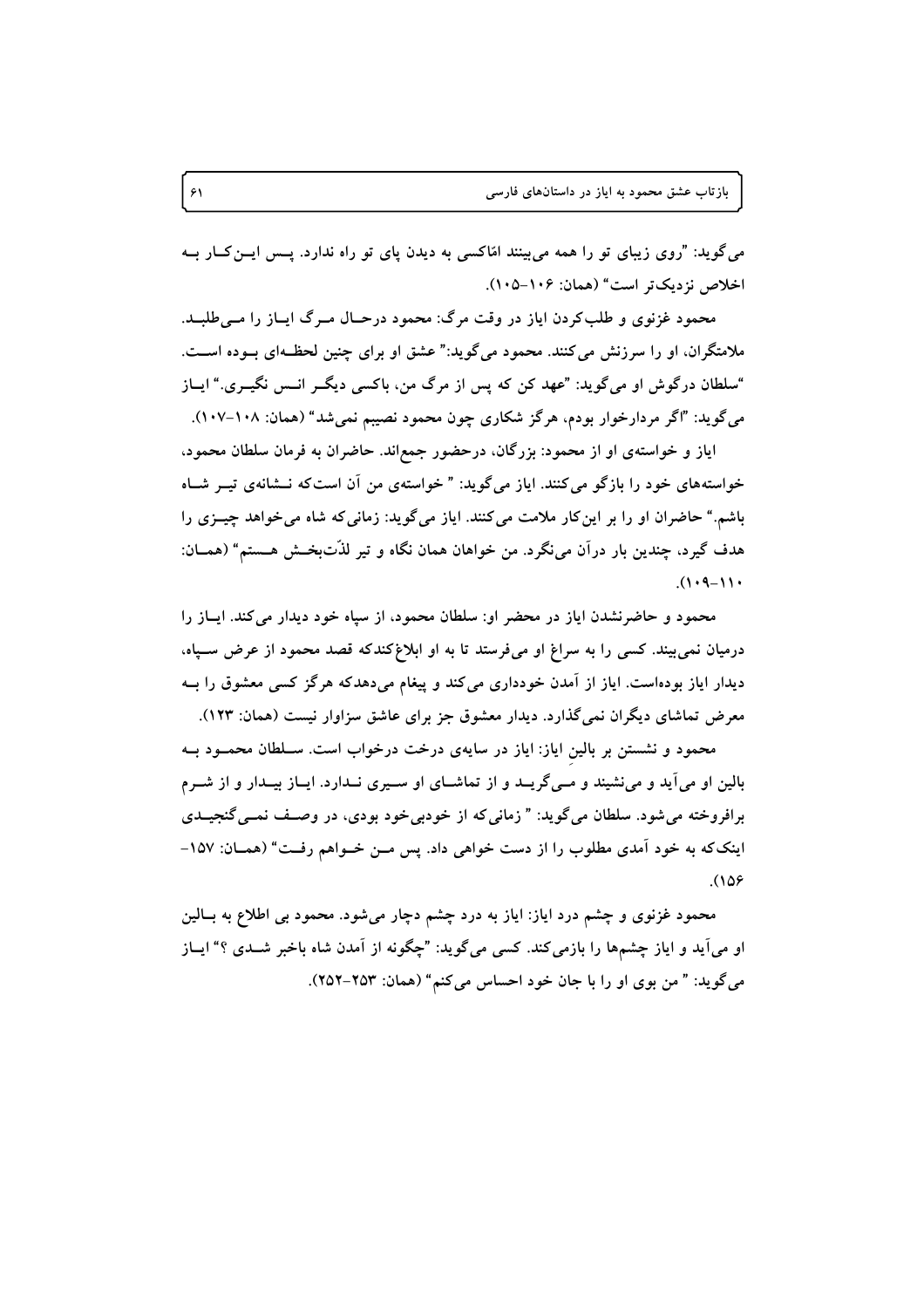محمود غزنوی و شیخ خرقانی: سلطان محمود در راهی به ابوالحسن خرقانی میرسد؛ برای امتحان او، لباس خود را به تن اياز مي كند و خود را چون غلامان جلوه مــيدهــد. خرقــاني بــه محض دیدن او، میگوید:" تو شاهی؛ غلام نیستی. پیش بیاکـه اکنــون حــق تــورا بــه ایــن کــار واداشتهاست تا علاوه بر تخت و تاج سلطنت، درویشی را نیز بـه دسـت آوری" (همـان: ۲۸۴–  $(Y \wedge Y)$ 

مفاخرهی محمود و ایاز: روزی محمود غزنوی و ایاز سرگرم ذکر مفاخرات خود می شـوند. محمود مي گويد:"امروز درهمهي جهان يادشــاهي چــون مــن نيــست." ايــاز از محمــود اجــازه مي خواهد تا سخني بگويد. چون اجازه مي پابد مي گويد: "يادشاها! به رغم اين كه تو ملك و مــال با شکوهی داری ولی هرگز به حلّ من نمی٫سی چون شاهی چون محمود نداری" (عطَّار، ۱۳۳۸:  $(179 - 17V$ 

ایاز و سایهی سلطان محمود: لشکریان محمود همایی را می بینند. همه می کوشند تا در زیــر سایهی او قرار بگیرند امّا ایاز در سایهی محمود قرار می گیرد. شخصی او را ملامت می کند. ایاز پاسخ میدهد که محمود، همای من است و هرگز از او جـدا نمـیشـوم (همـان: ۱۷۶ و حــسن دهلوی، ۱۳۸۳: ۵۷۷). داستان در مقالات شـمس (شـمس تبریـزی، ۱۳۷۷: ۴۹) و داسـتانهـای محبوبالقلوب (فراهي، ١٣٧٣: ٢٥) نيز روايت شده است.

ایاز و افشای راز با محمود: روزی محمود ایاز را می بیندکه رنگ رخــــارش پریــدهاســت. علَّت را از او می پرسد. می گوید: "رازی دارم " شاه اطرافیان را دور مــی کنــد. ایــاز مــی گویــد: "اینککه حجاب اوّل (حاضران مجلس) برطرف شد، حجاب دیگر خود من هستمکه حتمــاً بایــد ازمیان برخیزم تا رازم آشکار شود " (عطّار، ۱۳۳۸: ۲۰۵–۲۰۴).

محمود و چوگان باختن با ایاز: محمود و ایاز در میدان شهر غزنین چوگان بازی مــیکتنــد. محمود از صاحب نظری می پرسد: بازیکدام یک از ما بهتر است. مرد پاسخ میدهد: شما را جــز يکي نديدم و درآن جا از دويي خبري نبود. محمود چون جواب دلخواه خود را مي شنود، گــوهر بازوی خود را به مرد میبخشد (همان: ۲۵۹–۲۵۸).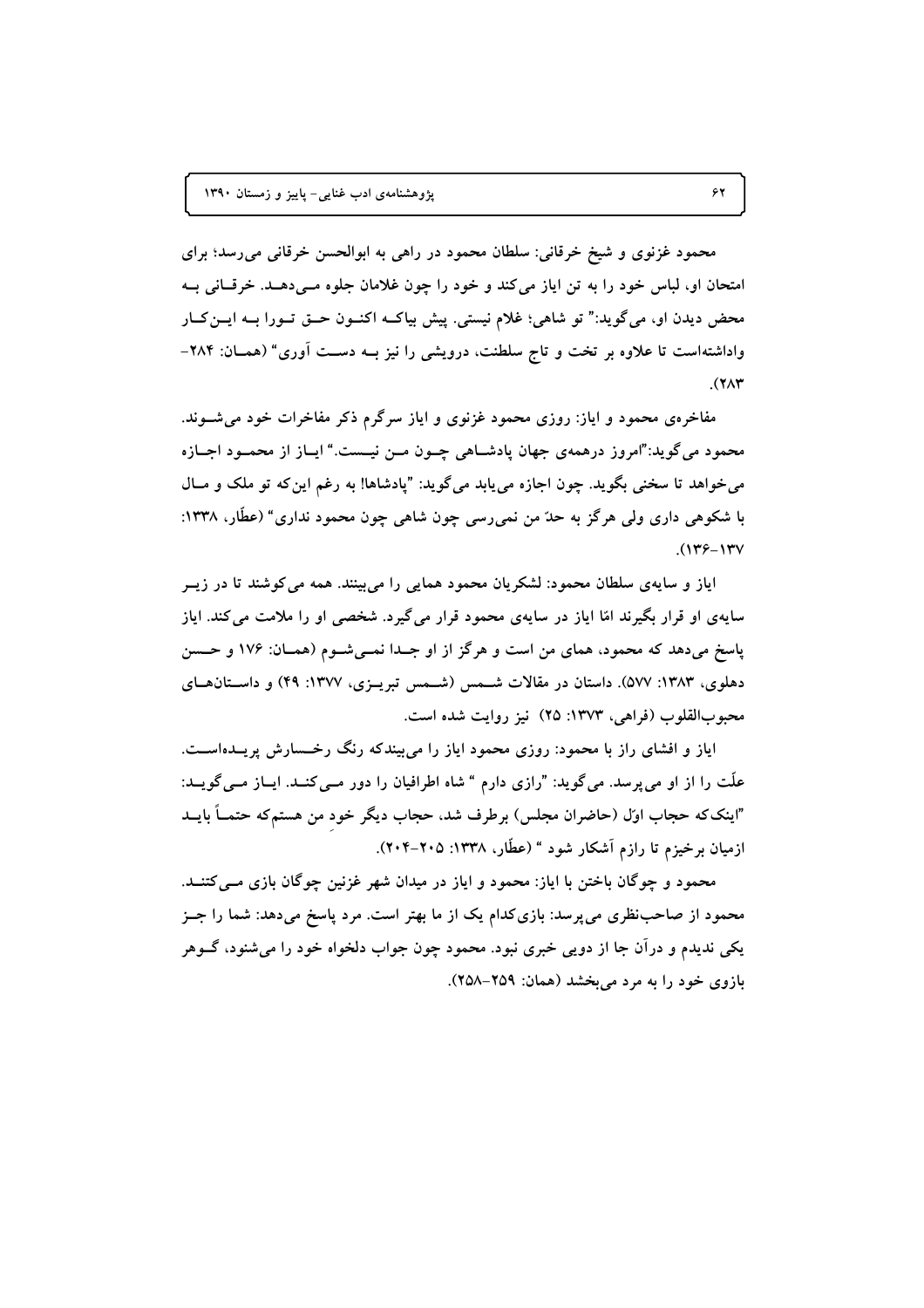محمود و زن عاشق ایاز: در همسایگی محمود، زنــی عاشــق ایــاز اســت و شــب و روز از روزنی به دیدار ایاز اکتفامیکند. روزی محمود از خانهی آن زن، آه و نالهی او را میشنود. علّت را می پرسد. زن از عشق خود به ایاز پرده برمیدارد. شاه میگوید: " نمیدانسی ایازکیــست." زن جواب میدهد او معشوق هر دوی ماست. شاه میگوید: من او را با زر خریدهام. زن مـیگویــد: "من هم او را با جان خريدهام." شاه مي گويد: "با اين دعوي، چرا هنوز زندهاي؟" زن در دم جان می سپارد. شاه دستورمیدهد ایاز با دست خود او را دفن کند (همان: ۲۷۵–۲۷۳).

محمود و کف یای ایاز: شبی محمود بر بالین ایاز اشک می افستاند و پای او را بـا گـــلاب میشوید و بر رخسار خود قرار میدهد و به خواب میرود. صبح، وقتی ایاز بیدار میشود و آن حالت را میبیند پای خود را از روی شاه برنمیدارد تا اینکه شاه ازخواب بیدار میشود. چــون أن حالت را میبیند از او میپرسدکه این چه بیحرمتی؟ ایاز میگوید: " تا حال شــاهی کــردهای چند لحظهای نیز ذوق بندگی را بچش. تو بــه خواســت دل خــود عمــل کــردهای، مــن در ایــن میانکارهای نیستم. تو به پای خود بوسه زدهای" (همان: ۲۹۴–۲۹۲).

محمود و خریدن ایاز از بازار: محمود هزار برده میخرد و برده فروش، ایاز را به رایگان به سلطان می بخشد. ایاز میگوید که یک هنر بیش ندارم امّا به هر دو عالم مــی|رزد. محمــود از اَن يک هنر مي پرسد. اياز مي گويد: "هنر من بندگي پادشاه است" (همان: ٢٩٧-٢٩۶).

ایاز و شکستن جام به دستور محمود: ایاز، جامگرانبهایی را به دستور محمـود مـیشـکند. اطرافیان ایاز را ملامت میکنند؟ ایاز میگویدکه اطاعت از فرمان شـاه برتــر از ملــک آســمان و زمين است (همان: ٢٩٧).

محمود و زلف ایاز: محمود شبی غلامان بسیاری را آزاد می کند. سپس، درحالی کــه دســت در حلقهی زلف ایاز زدهاست از ایاز می پرسد آیا می خواهد او را نیز آزاد کند؟ ایاز مــی گویــد: "تو اگر مردی، خود را از بندگی این زلف آزادکن" (همان: ۳۳۴).

ایاز و مناظره با محمود دربارهی زیبایی خویش: صبحگاهی، ایاز درحالت مستی و آراستگی به بارگاه میآید. محمود از او میپرسدکه تو زیباتری یا من؟ ایاز خود را زیباتر میداند. محمـود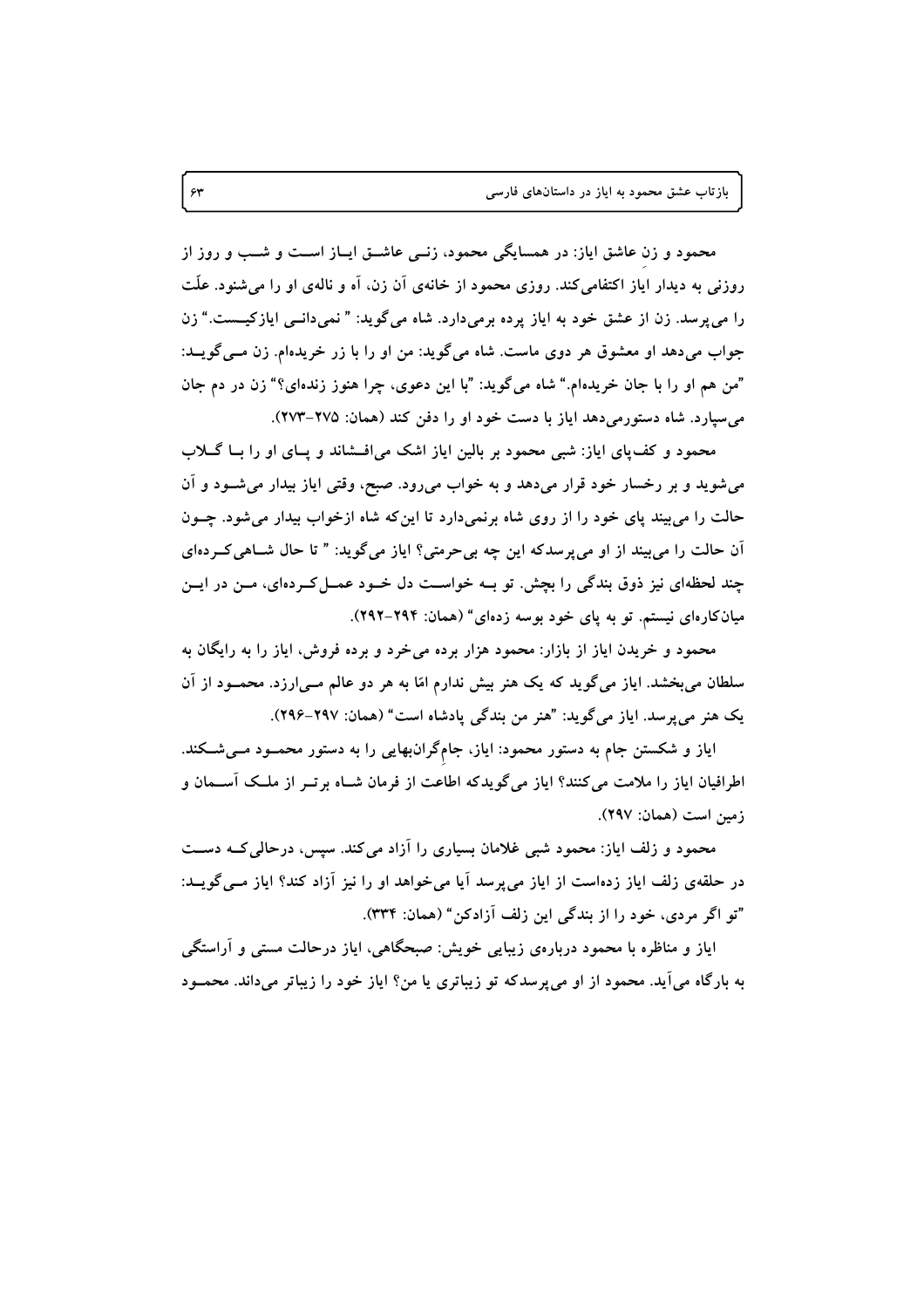از او می خواهد برای اثبات دعوی خود آیینهای بیاورد. ایاز مــی گویــد: "بایــد از آیینــهی دلــت بیرسی." محمود بار دیگر به ایاز میگوید: " از دل خود بیرس که آیا من زیبایم یا تو؟" ایــاز ایــن بار هم خود را نیکوتر می شمارد. شاه دلیل آن را می خواهد. ایاز می گوید: "در محضر شاه، چون من اجازهی رؤیت جمال شاه را دارم پس من نیکوترم" (همان: ۳۴۵–۳۴۴).

محمود غزنوی و فروختن ایاز: سلطان محمود بر ایاز خشم مــی&پــرد. بــا مــشورت حــسن میمندی تصمیم می گیرد او را بفروشد. در روز فروش ایاز، ولولهای در بازار ایجاد می شود. مــرد نامداری او را به هزار دینار میخرد. پس از چندی شاه پشیمان می شـود و ایــاز بــاز مــی گــردد. مي خواهد خريدار را كيفر دهد. اياز از او مي پرسدكه اگر جزاي خريدار معشوق شاه مرگ است سزای عمل فروشندهی او چه خواهد بود؟ (همان: ۳۵۲–۳۵۱)

محمود و ایاز در شکارگاه: محمود در شکارگاه، شکاری را تعقیب می کند. ایاز با دیــدن آن صحنه، اشک میروزد. شاه علَّت گریهاش را می پرسد." ایاز میگوید: رشک می برم که چــرا شــاه مرا شكار نمر كند (همان: ٣٥٣).

پس از عطَّار، مولوی (۶۰۴ –۶۷۲ ق) چند داستان از ایاز می[ورد؛ از جمله علَّت محبوبیــت ایاز را در نزد سلطان محمود در حکایتی این گونه بیان میکند:

امیران سلطان محمود از وی گلایه میکنند که چرا مقرری سی امیــر را بــه ایــاز مــیدهــد. سلطان جوابی نمیدهد تا روزی در شکار، کاروانی از دور پدیــد مــی]یــد. یکــی از امیــران را میفرستد تا از کاروان خبر آورد. سلطان می پرسد کاروان از کجا می آیــد؟ مــی گویــد از ری. و چون می پرسد به کجا میرود پاسخی ندارد. امیری دیگر میرود و تنها پاسخ میآورد که به یمن میروند. سلطان می پرسد چه متاعی دارند؟ او که نیرسیده، پاسخی ندارد. بدین ترتیب سی امیــر را روانه می کند. سپس ماجرایی را نقل می کند که روزی ایـاز را بـرای پــرس و جــو از احــوال کاروانی فرستاده و او با هوش و ذکاوت خود تمام اطلاعات را کسب کرده است. این گونه بـه آنها نشان میدهد که چرا ایاز را با سی تن برابر دانسته است (مولوی، ۱۳۸۵: دفتر ۶/ ب ۴۰۵–  $(rq)$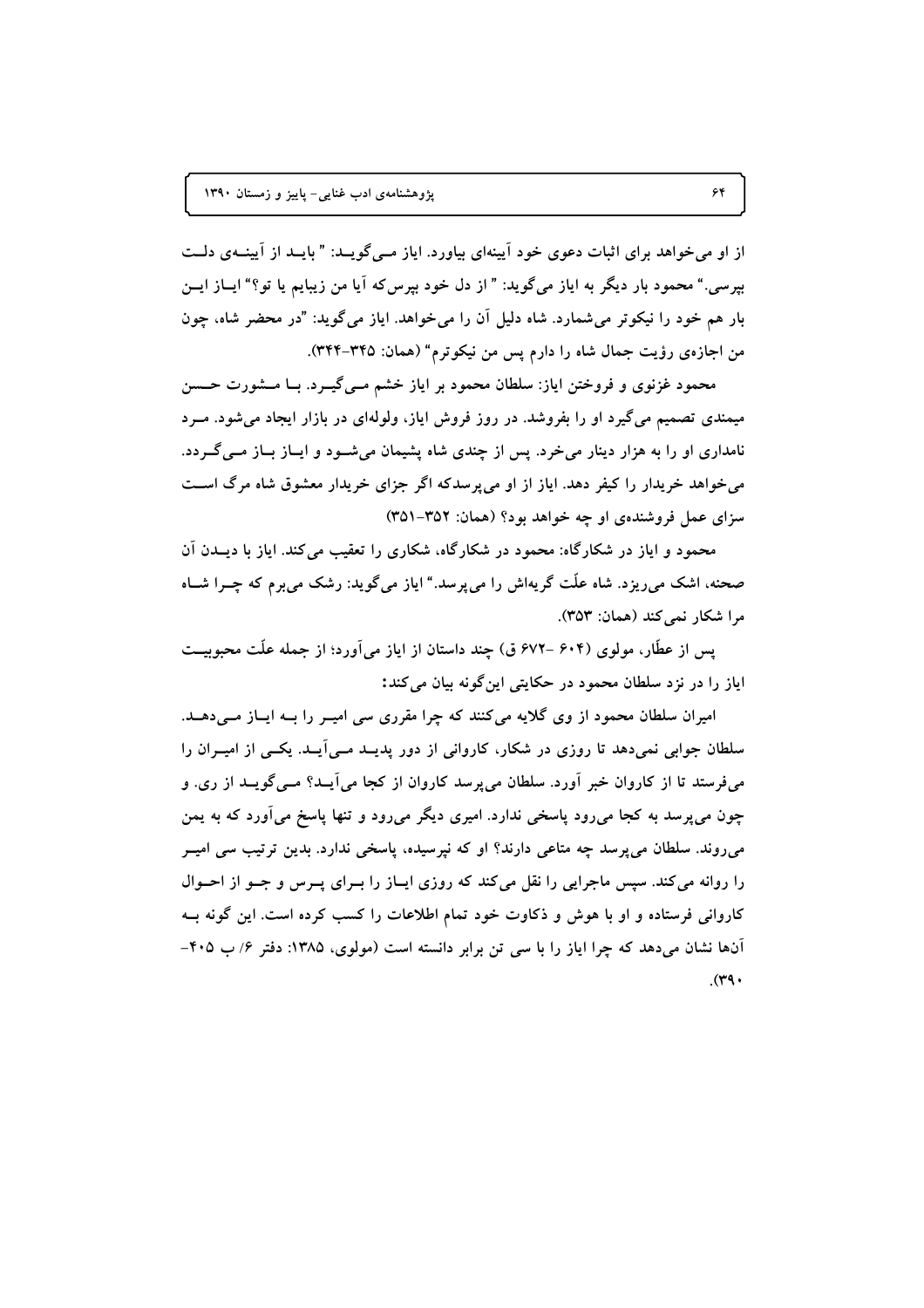مولانا در داستانی دیگر ماجرای سلطان محمود و آزمایش ایاز را بیان می کند:

روزی، سلطان محمود در حضور ارکان دولت، از وزیر مـیخواهـد گـوهرگـرانبهـایی را بشکند. وزیر امتناع می کند. سلطان وزیر را خلعـت مــیبخــشد. بــه همــین شــیوه، حاضــران را می آزماید. در پایان، ایاز گوهر را خرد می کند. حاضران او را ملامت می کننـد. ایـاز مـی گویـد: " شما به خاطر سنگی قیمتی، امر سلطان را شکستید. حاضران پشیمان و مجازات می شـوند. امّــا اياز موجبات عفو آنها را فراهم مي آورد (مولوي، ١٣٨۵: دفتر ينجم/ ٢۶٩-٢۵٧ و رومي، ١٣٥۴: ۴۷–۴۵). در مقالات شمس هم این داستان نقل شده با این تفاوت که سلطان محمـود بــه جــلاد دستور مي دهد تمام اطرافيانش راگردن بزند (شمس تبريزي، ١٣٧٧: ٥١-۵٠). گويا مأخذ مولانــا در هر دو روايت داستان كشف الاسرار است (ميبدي، ١٣٣٧: ۵/ ٣٩٣ و خوارزمي، ١٣۶٠: ٢۴٠). عطَّار ماجرای گوهرشکنی ایاز را به گونهای دیگر روایت می کند:

چون سلطان محمود، به ایاز دستور میدهد که قیمتی بـر گــوهر خــاص او بگــذارد، ایــاز میگوید: در این گوهر، سرّی نهفته است. در درون آن گوهر، کرم و برگی وجــود دارد. محمــود دستور میدهد تاگوهر را بشکنند. سربازان، از اینکار امتناع میکنند. ایاز به دست خود، گوهر را میشکند وکرمی را می یابد که برگی در دهان دارد. آنگاه، در پاسخ اعتراض سربازان میگویــد: شما با نافرمانی خود، گوهرسخن محمود را شکستید (عطّار، ۱۳۷۳: ۷۶) همچنین سعدی داســتان ایاز و صندوقچهی جواهرات محمود را در بوستان می آورد:

درگذرگاهی، شتر حامل صندوقچهی شاهی محمود غزنوی از یا درمی آیــد و صــندوقچهی جواهرات می شکند. سلطان، فرمان یغما را صادر می کند و خود به سرعت از آنجا دور می شود. سوای ایاز، باقی همراهان و سواران سلطان، به جمــع آوری جــواهرات مــشغول مــیشــوند و از سلطان باز میمانند. سلطان در ادامهی راه، نگاهی به ایاز افکنده، میگوید: " با خود، از یغما چه آوردهای؟ " ایاز پاسخ می،دهد: "هیچ. من با بندگی نسبت به تو، از همه چیــز فــارغم" (ســعدی،  $(1.41:1.7)$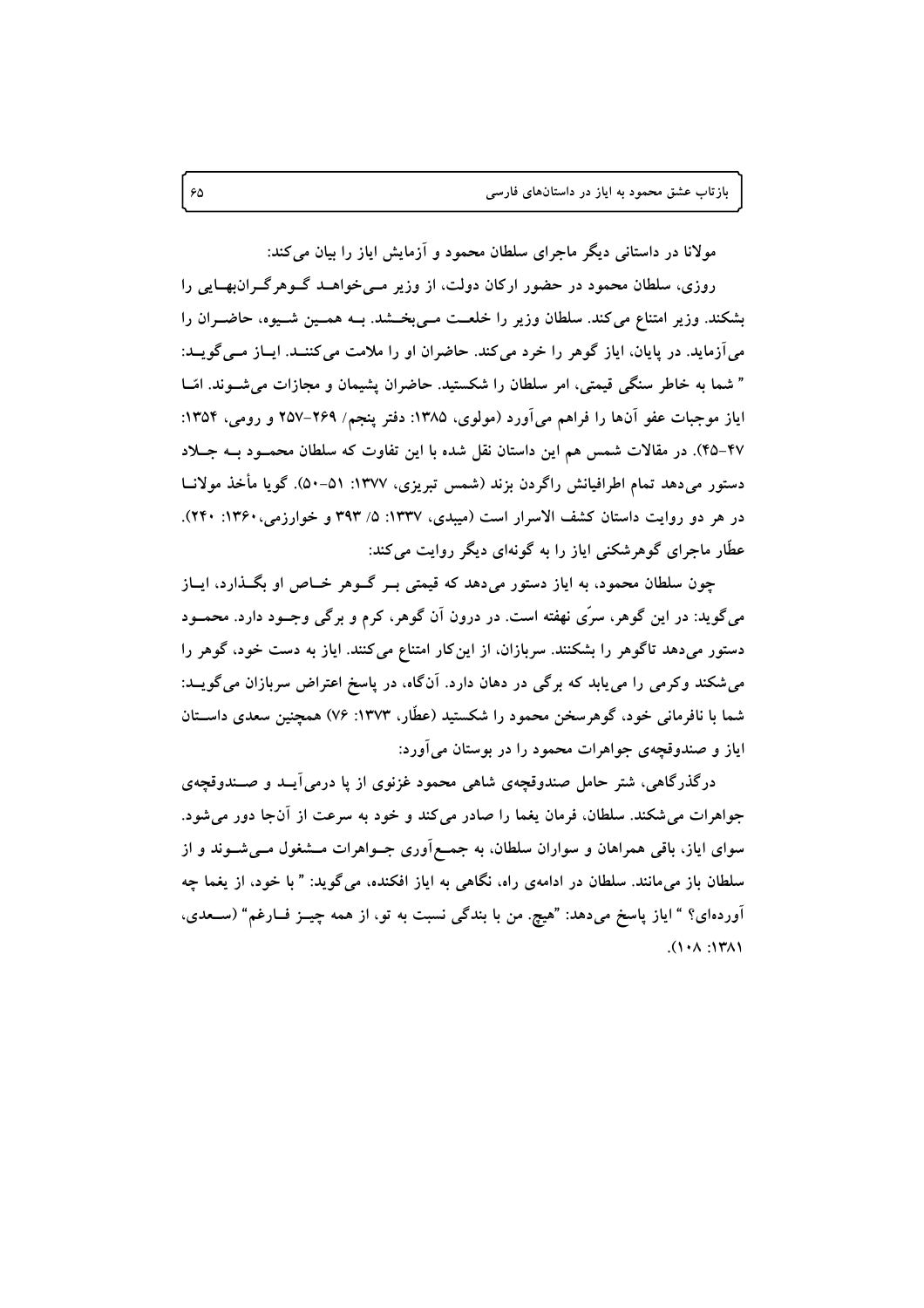آزمایش دیگری هم در کشف الاسرار نقل شده است: روزی، سلطان محمــود بــه لــشکریان خویش هدایایی میدهد و هدفش از این کار آن استکه ایاز آرزویی کند و چیزی بخواهـد، امّــا ایاز کمر بسته و با احترام فراوان می|یستد و سخنی نمیگوید. محمود مــیگویــد: " ای غــلام! از این همه مال و نعمت چیزی نمی خواهی؟ " ایاز با احترام و تواضع بـــــار مــی گویــد: " تــا تــو هستي، همه ي جهان مال من است" (ميبدي، ١٣٣٧: ج ٥ /٢٨٣).

داستان ایاز و صندوقچهی پنهان او را مولانا در مثنوی چنین روایت می کند:

ایاز، برای آنکهگذشتهی خود را فراموش نکند، چارق و پوستین عهــد شــبانی خــود را بــه دیوار حجرهای می آویزد و بر در حجره قفل می نهد و هر روز یک بار به دیدار آن می رود. رقبای حسود او، به گمان گنج، محمود را آگاه میسازند. محمــود محــض امتحــان، امیرانــی را مــأمور می کند تا هر چه زر یافتند بین خود تقسیم کنند. امیران چیزی جز چارق و پوستین کهنه نمی یابند. محمود ایاز را مامور مجازات آنها میکند. "ایاز میگوید: " من هرچـه دارم از توسـت. حکـم همان است کــه تــو صــادر کنــی" (مولــوی، ۱۳۸۵: ۵/ ۲۳۵-۱۱۸) مأخــذ ایــن داســتان مولانــا مصیبت نامه (عطار، ۱۳۳۸: ۱۴۰-۱۳۹) است. در کشف الاسرار میبدی این داسـتان بـه گونــهای دیگر و با نتیجهای متفاوت نقل شده که شاید مأخذ مولانا بوده باشد (میبدی، ۱۳۳۷: ج۳/ ۵۸۷). بعدها این داستان با تغییراتی از شاعران دیگر هم نقل شده است؛ ازجمله روایت خواجــه عمــاد كرماني در پنج گنج (عماد فقيه، ١٣٥٧: ٢٧٨) و روايت احمد جام ژنده پيل (احمد جـام، ١٣۶٨:  $(199)$ 

سعدی (۶۹۰– ۶۰۶) در گلستان داستان خردهگیری به جمال ایاز و پاسخ ایاز را نقل میکند (خزائلي، ۱۳۶۸: ۵۰۷).

ایاز و عقرب: روزی ایاز در محضر سلطان محمود پایش را محکم بر زمین می کوبد. محمود علّت را جویا می شود. ایاز می گوید که عقربی چهل بار پایش را گزیده و او نیز آخر بــی|ختیــار یایش را بر زمین کوبیدهاست (فراهی، ۱۳۷۳: ۲۵ مقایسه شود با روایت خــوافی، ۱۳۴۵: ۱۳۸). محمود و ناز ایاز: روزی محمود به ایاز میگوید: هرچه من عاشقتر مــیشــوم، تــو از مــن دور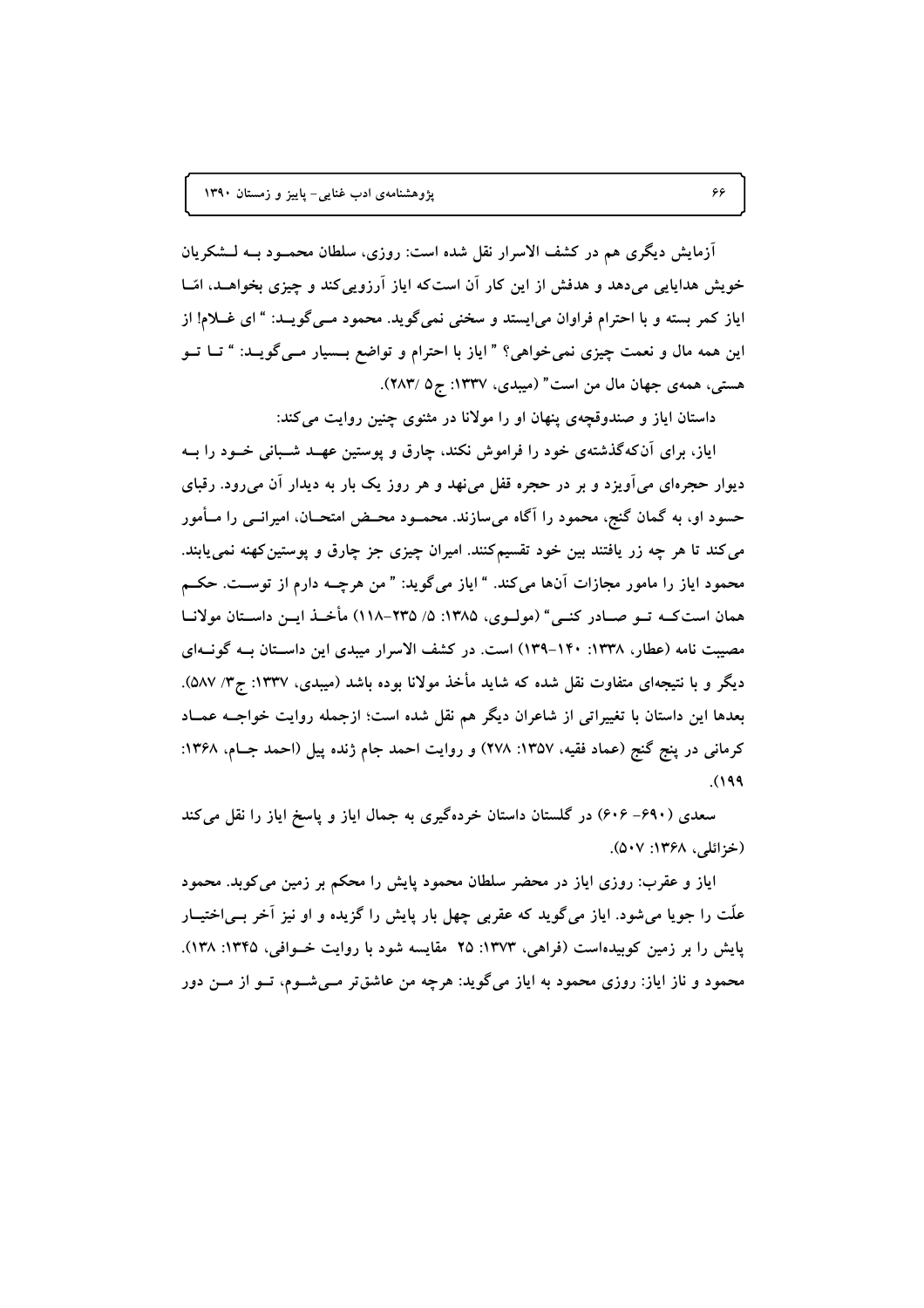میشوی. راز این کار چیست؟ ایاز جواب میدهد: " ای پادشاه آن زمان تو پادشاه بــودی و مــن بنده اکنون که عشق در میان آمده من شاهم و تو بنده. نشان عاشقی عجز و زاری و نیاز اســت و نشان معشوق ناز" (اسیری لاهیجی، ۱۳۶۸: ۷۲–۷۲).

محمود و شطرنج باختن با اياز: سلطان محمود با ايـاز پنهـاني بــه بــازي شــطرنج مــشغول می شوند. احمد حسن میمندی با عجله می آید و می خواهد با شاه صـحبت کنــد. محمــود امتنــاع می کند و میگوید: " عذر مرا بپذیرکه من از عشق، نشاطی درسر دارمکه خود را نمیشناسم. تــو چون عاشق نیستی، مرا ملامت مکن (ناصربخارایی، ۱۳۵۳: ۴۲۶–۴۲۵).

محمود غزنوی و خواب مرد دیوانه: سلطان محمود دیوانهای را میبیند. دیوانــه بــه محمــود میگوید: " خواب دیدمکه بر تخت تــو بــودم و ایــاز بــالای ســرم ایــستاده بــود و بــر غــزنین حکومتمی کردم امّا چون از خواب بیدارشدم هیچ ندیدم. محمــود از اومــیپرســد: " منظــورت چیست؟ " دیوانه میگوید: " فردا که دیده برهم نهی از این مملکت هیچ نمیبینــی و مــن و تــو یکسان می شویم. " سخن دیوانه در دل محمود اثر می کند و از اسب فرومـیافتــد و مــی گویــد: " درخواب غفلت بودم مرا بيداركردي" (همداني، ١٣٧٨: ١۴٧).

#### منظومههاي مستقل

از سدهی دهم و یازدهم به بعد که منظومه سرایی رواج میگیرد، شاعرانی بــه نظــم مــستقل داستان می پر دازند:

محمود و ایاز انیسیشاملو: انیسی شاملو درگذشته به سال ۱۰۱۷ است. او از ملازمان سـلطان میـرزا ابراهیم صفوی است که بهاشارهی سلطان تخلص انیسی را برگزید. نامش را قلی بیـک و لقـب او را نجمالَّدین نوشتهاند. در هرات متولَّد شد و مدتها در خدمت علمیقلی خان شاملو به کتابداری مشغول بود. طبع روان، ذوق ظریف و خط خوش او را تذکرهنویسان ستودهاند. مرگ وی بهعلّت استفاده و تناوّل زیاد برگ تنباکو بوده است (صفا، ۱۳۶۹: ج ۵/ بخش ۲: ۸۷۲ و گلچین معـانی، ۱۳۶۹: ج ۱/ ۱۲۹–۱۲۸). انیسی این منظومه را در بحر هزج سروده که شامل ۵۰۰ بیت است و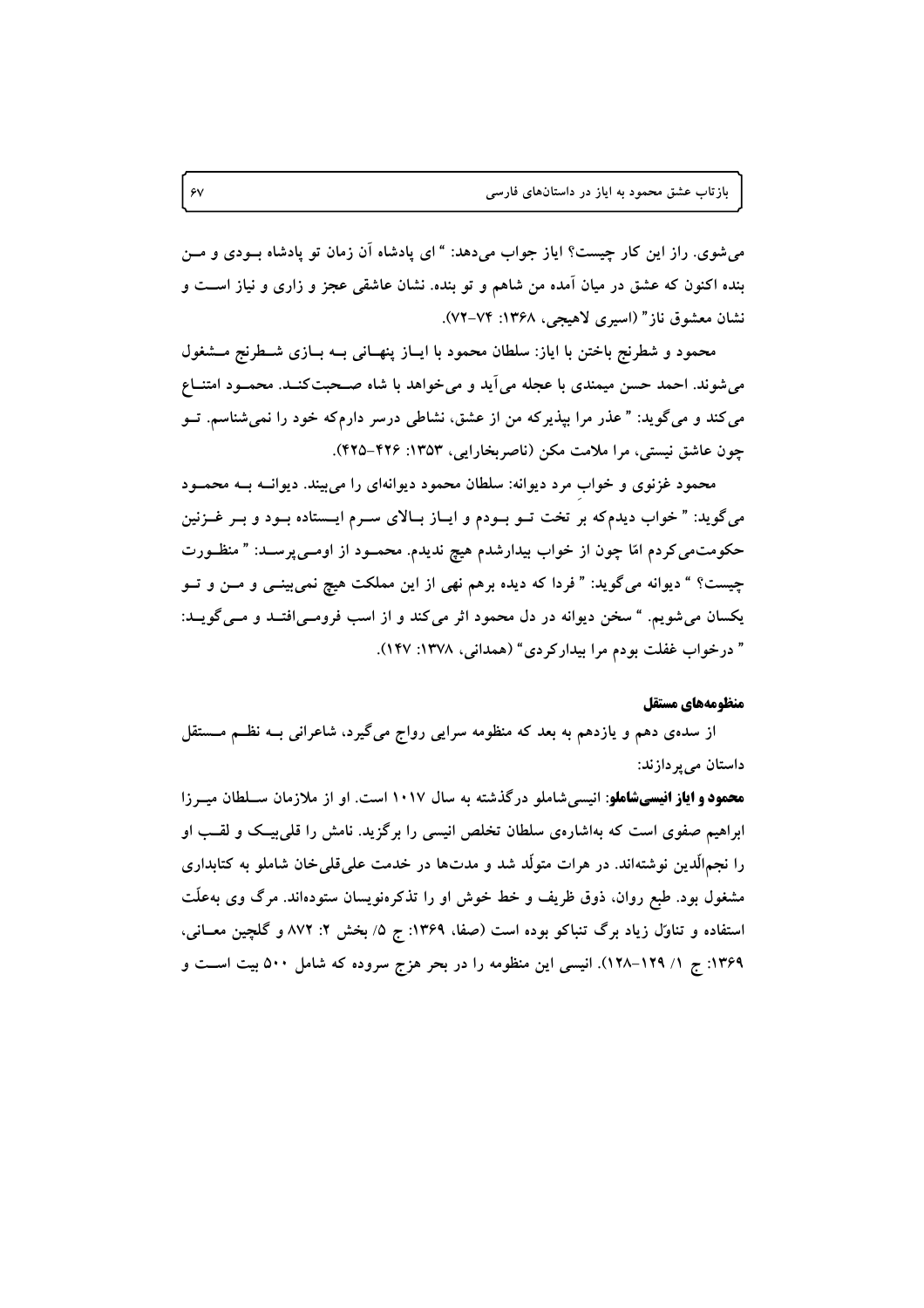علاوه بر آن شیرین و خسروی ناتمامی نیز داشته است. مثنوی متوسـط و زبـان آن بــه شــیوهی شاعران سبک هندی و اَن روزگار است. تمام منظومه فقـط شــرححــال و چگــونگی گرفتــاری محمود غزنوی در عشق ایاز است و فقط یک ماجرا بیش نیست. محمود و ایــاز ذیــل گنجینـــهی بهارستان، به تصحیح صابر امامی، چاپ شده است (انیسی شاملو، ۱۳۸۳: ۱۴۱).

**محمود و ایاز زلالی خوانساری**: محمود و ایاز زلالی خوانساری (وفــات بعــد از ۱۰۲۴) و هفتمــین منظومه از هفت گنج وی به وزن خسرو و شیرین نظامی و شامل ۶۷۶۲ بیــت اســت (در تــاریخ ادبیات ایران ج۹۶۹/۲ تعداد ابیات ۴۷۰۰ ذکر شده است). مثنوی چنین آغاز می شود:

به نام آن که محمودش ایاز است غمش بتخانهی نساز و نیاز است  $(YAY:YAA, QY)$ 

شاعر مثنوی را از سال ۱۰۰۱ آغاز کرده و در سال ۱۰۲۴ پایان برده است. این مثنوی ابتـدا به سال ۱۲۹۰ ق در لکهنوی هند وچهار بار نیز در ایران به صورت سـنگی بــه طبــع رســید کــه قديم ترين آن به سال ١٣٠٢ ق است. درسال ١٣٨۵ تصحيح منقح آن به تصحيح سعيد شفيعيون از سوی کتابخانه، موزه و مرکز اسناد مجلس شورای اسلامی، منتشر شد (سـعید شـفیعیون، ۱۳۸۵: ۴۰– ۱۷ و صفا، ۱۳۷۸: ج۵/۵۶۵– ۷۲).

مثنوی محمود و ایاز مهمترین و مفصل ترین مثنوی اوست که در آن نکات معنوی و عرفانی در قالب عشقی شگفت انگیز بازگو شده است. به خلاف منظومههای رزمــی کــه بیــت بیــت آن ماجراست، این منظومه کم ماجرا و پر اطناب و با توصیفهایی از نوع سبک هندی داستان را بــه درازا کشانده و به منظومهی بلند شش هزار بیتی بدل کرده که چنین منظومهای با چنین حجمــی در میان منظومههای عاشقانه بی سابقه است.

داستان فاقد کنشهای معمول داستانهای عاشقانه است؛ از این رو زلالی کوشیده بـه روال منظومههای عاشقانه برخی بن مایهها از قبیل نامه نگاری، کمندافکنی و بـر بـام معــشوق رفــتن، خلوت گزینی، مجالس بزم، شکار و گم شدن در شکارگاه و نظایر آن را در داستان بگنجاند.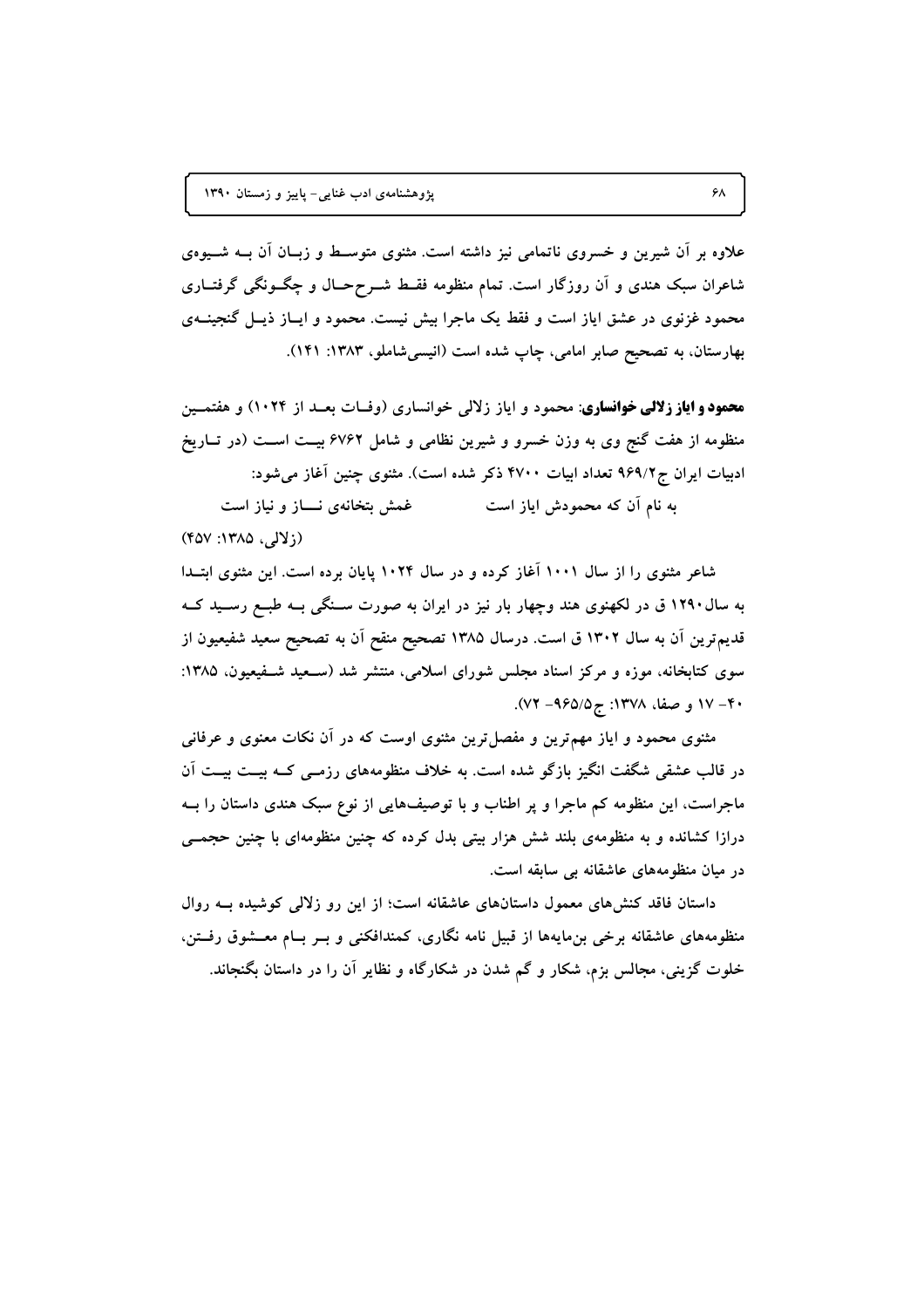بیش از همه الگوی زلالی در پرداخت داستان خسرو شیرین نظامی بوده است. هوسبازی محمود در رقیب گزینی برای ایاز و در مقابل، معشوق گزینی ایاز برای تحریک محمود، درست تقلیدی از نظامی (ماجرای فرهاد و شیرین و ازدواج خسرو با مریم) است. مرگ ایــاز بــر بــالین محمود یادآور مرگ مجنون بر تربت لیلی است. زلالی داستان را با مرگ افسانهای ایاز بــه پایــان می برد. پس از مرگ محمود، ایاز نیز بیمار می شود و بر سرتربت محمود رفته، جان می سیارد.

زلالی نیز چون شاعران دیگر در پایان داستان، عشق کاملا هــوس آلــود محمــود را رنگـــی عرفاني ميدهد و مفاهيم عرفاني وصل، هجر، دل، حسن، عرفــان را از زبــان محمــود و ايــاز و حکمای دربار محمود، بیان می کند. شاعر با عزلت گــزین کــردن ایــاز، تحــولی روحــی در وی پدیدمی اَورد که البته این رفتار ایاز یک قدم داستان را پویاتر می کند.

زلالی در لابلای داستان به شیوهی عطَّار، در هرپاره از داستان، تمثیلی به مناسـبت موضــوع ميأورد. اين تمثيلها اغلب بي محتوا و فاقد جــذابيت هــستند. خيــالبــازيهــا و خلــوتهــا و مناظرههای دهگانه که بیش از هزار بیت را در برمیگیرد، تنها باعث بلند شدن داستان شـدهانــد. گاه زبان پیچیده و هندی منظومه، مانع فهم درست ماجرا میشود. سیر روایی داســتان در هجــوم توصیفات و ترکیبات و تصاویر شاعرانه گم میشود. در واقع زلالــی بــه جــای تــشریح روایــت داستانی خود، بیشتر به حواشی پرداخته است. این نقص باعث میشود خواننده به درستی پیـام داستان را درک نکند. شاعر بی شک این همه تعلیق در داستان را به تقلیــد از مولانــا در مثنــوی آورده است اما انسجام و ارتباط مطالب میانی را با اصل داستان نتوانسته حفظ کند.

**محمود و ایاز امام قلبی خان:** وی والی بخارا بود و در روزگار شاه عباس می زیست. ایس مثنوی کوتاه ۱۴۰ بیت دارد و داستان شکارگاه محمود است. مثنوی چنین آغاز می شود:

چو گردد صیدگاه عشــق بنیاد مسلم آنجا امان یابد نه صیاد (منزوی، ۱۳۵۱: ۳۱۷۵/۴)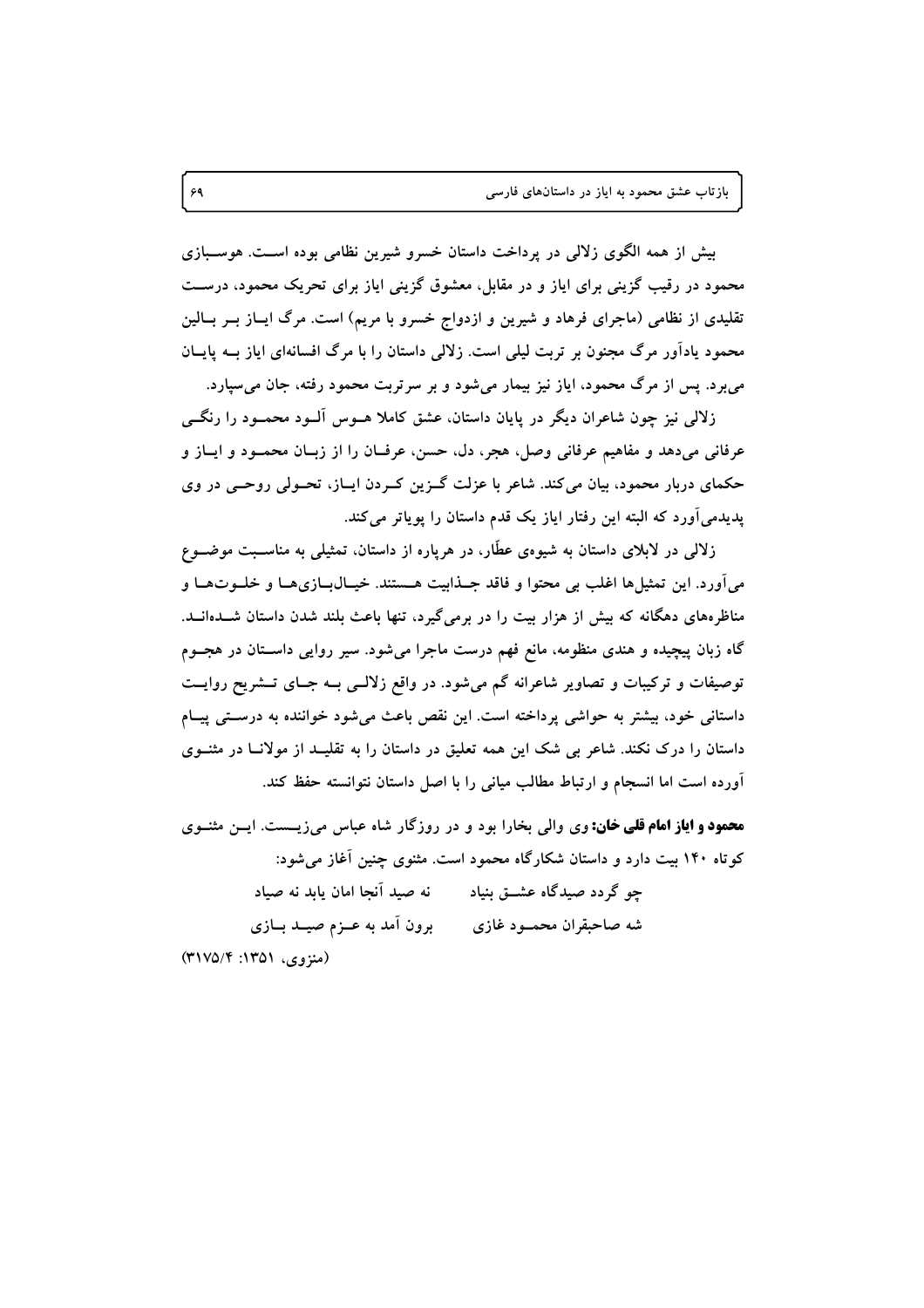محمود و ایاز فخرالدین علی صفی: تنها نسخهی آن در کتابخانهی موزهی بریتانیا به شــماره ۱۲۱۲۳ مورخ ۹۵۱ موجود است.

محمود و اياز ملافارس: آغاز:

تجلَّى عكس آتش خانـــــهي او است به نام آنکه دل پروانهی او است گل وحشت بــه فـــــرق نالــــــهام زن انجام: زهـر خــــاری ره بتخانــــهام زن (دانش یژوه، ۱۳۵۰، جلد ۷)

محمود و ایاز طبیب اصفهانی: میرزا عبدالباقی طبیب اصفهانی(۱۱۶۸) طبیب و کلانتر اصـفهان بـود. بخشی از منظومهی محمود و ایاز وی ذیل دیوانش در کتابخانهی مجلس(منزوی، ۱۳۵۱: ۳۴۲) به شمارهی ۱۰۲۰ موجود است که چنین آغاز می شود:

| که بودش در جهان هم تاج و هم تخت           | شنیـــــدم مـــــن که محمـــــود جوانبخت   |
|-------------------------------------------|--------------------------------------------|
| کــه سلطــــان همـــــه روی زمیـــــن بود | نه غــــزنینش همـــــی زیــر نگیـــــن بود |

**محمود و ایاز صائب تبریزی:** هرمان اته (۱۳۵۶: ۱۹۹) منظومهی محمود و ایازی را به صائب تبریزی نسبت می دهد که نسخهای از آن موجود نیست.

**قوام الدین عبدالله کاملی جهرمی:** همچنین گلچین معان*ی* مثنوی محمود و ایازی را به قــوام الــدین عبدالله کاملی جهرمی(۱۰۲۸) نسبت میدهد و سه بیت آن را نقل میکند کــه بیتــی از آن چنــین است:

گذشتی بال شاهیسن از پر تیسر زبس تند آمدی بر روی نخجیر (گلچین معانی، ۱۳۶۹: ۱۱۵)

 $\mathsf{v}\cdot$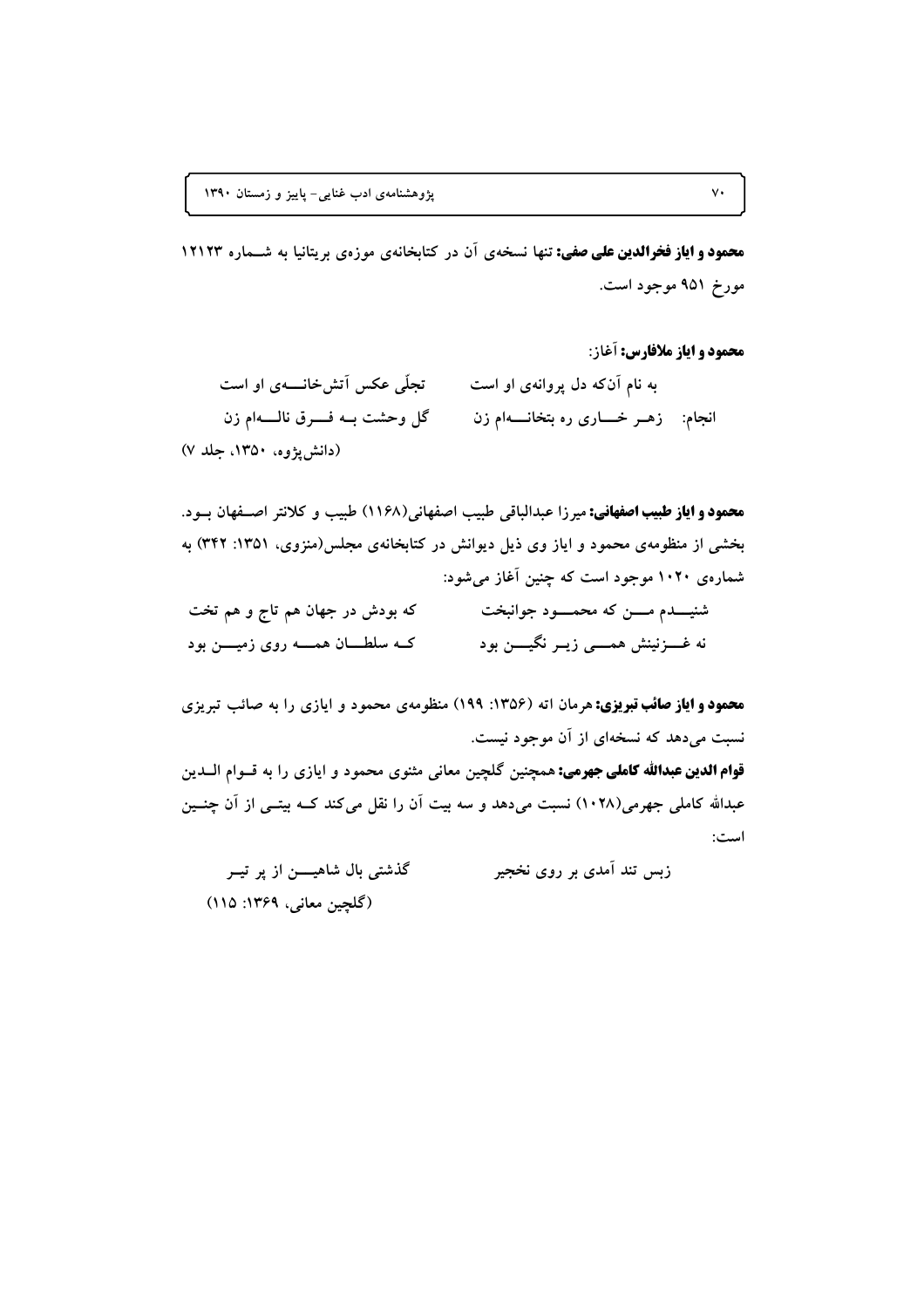#### نتتحه

۱- عشق سلطان محمود غزنوی به یک غلام، جز بُعد افسانهای آن، واقعیتــی تــاریخی هــم دارد. ایاز زیبارو در پرتو خردمندی، مورد توجّه سلطان محمود بود. پس از محمود ادبــا بـــسیار کوشیدند با زشت جلوه دادن ایاز، عشق محمود را به او به دلیل خوی و خصلت ایاز بدانند.

۲- هفتاد داستان کوتاه درمتون منظوم و منثور ادب فارسی است کــه قــدیمتــرین آن۱ــا در قابوسنامه و حدیقهی سنایی آمده است. محتوای داستانها را بعدها دیگرشــاعران و بــا دخــل و تصرف در آثار خود آوردهاند. عمدهترین موضوع این داستانها، اطاعت مطلق، عــشق خــالص، جان باختن در راه معشوق، اتّحاد عاشق با معشوق، تسليم عاشق در برابر معشوق، همّــت بلنــد، غیرت عاشق، دیدار معشوق، ترک خود در راه عشق، خاکساری عاشق در برابر معشوق و شــرط بندگی است.

۳– از سدهی دهم و یازدهم به بعد که منظومه سرایی رواج میگیرد، شاعرانی به نظم مستقل داستان میپردازند. هشت منظومهی مستقل نیز از این داستان وجود دارد کــه از انیــسی شــاملو، زلالي خوانساري، قوام الدين عبدالله كاملي جهرمي، صائب تبريزي، طبيب اصفهاني، ملاف)رس، فخرالدین علی صفی و امام قلی خان است. مثنوی محمود و ایاز زلالی خوانساری مهــمتــرین و مفصل ترین مثنوی است که در آن نکات عرفانی بازگو شده است.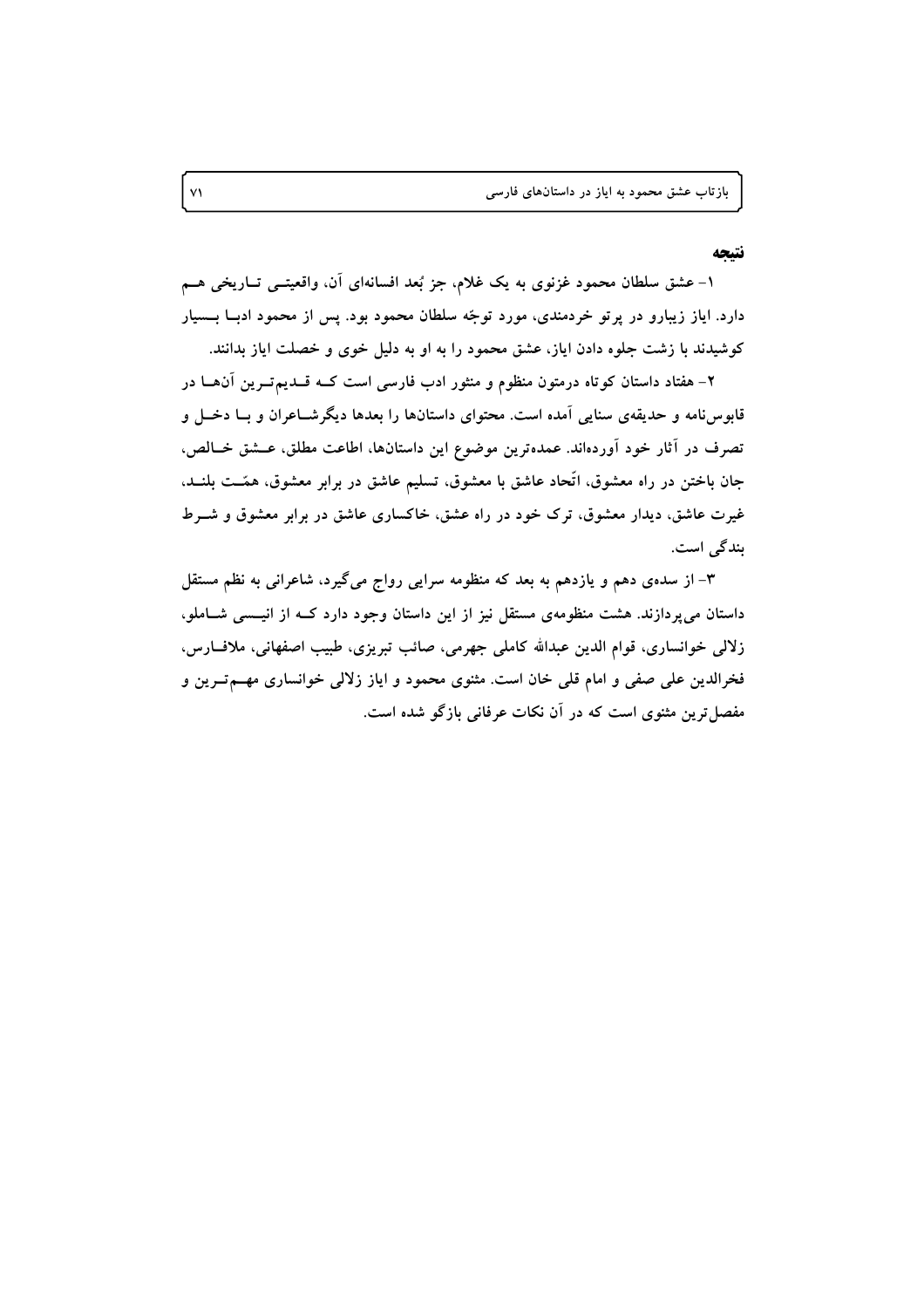## منابع

۱– ابن بزّاز اردبیلی (۱۳۷۶) **صفوهالصفا**. به تصحیح غلامرضا طباطبایی مجد. تهران: زریاب ۲– اته، کارل هرمان (۱۳۵۶) **تاریخ ادبیاتفارسی**. ترجمه صادق رضازادهشفق. تهـران: بنگـاه ترجمه ونشركتاب. ۳- اسیری لاهیجی، شمسالدین (۱۳۶۸) **اسرارالشهود**. به تصحیح سید علی آل داوود. تهران: مؤسسه مطالعات و تحقيقات فرهنگي. ۴- امیری خراسانی، احمد و حیدر علی دهمـرده (۱۳۸۵) حکیم **زلالی خوانساری**. دانـشکده ادبیات و علوم انسانی دانشگاه شهید باهنر کرمان. بهار ۱۳۸۵ شماره ۲۴. صص ۴۰-۱۷. ۵– انزابی نژاد، رضــا (۱۳۷۴) ایاز و محمود غزنوی در سینه تــاریخ و در آیینــهی ادبیــات. كيهان فرهنگي. فروردين و ارديبهشت ١٣٧۴. شماره ١٢٠. صص ٥۵–۵۰. ۶– انیسی شاملو، محمود و ایاز (۱۳۸۳) **گنجینهی بهارستان**. به تـصحیح صـابرامامی. ســازمان چاپ و انتشارات ارشاد. ۷- بیهقی، ابوالفضل (۱۳۵۶) **تاریخ بیهقی**. چاپ علی اکبر فیاض. چاپ دوم. فردوسی مشهد. ٨- تبريزي، شمس الـدين (١٣٧٧) مقـالات شـمس تبريـزي. محمّـد علـي موحـد. تهـران: خوارزمي. ۹- جام ژنده پیل، احمد (۱۳۶۸) ا**نسالتائبین**. به کوشش علی فاضلی. تهران: مزدا. ۱۰- جامی، عبدالرحمان(۱۳۴۱) **دیوان کامل**. به کوشش هاشم رضی. چاپ پیروز. كتابفروشي سعدي. ۱۳- حافظ شیرازی، خواجه شمسالدین محمّد (۱۳۸۷) **دیوان حافظ قدســی**. بــه تــصحیح حسن ذوالفقاري و ابوالفضل على محمّدي. چاپ دوم. تهران: چشمه.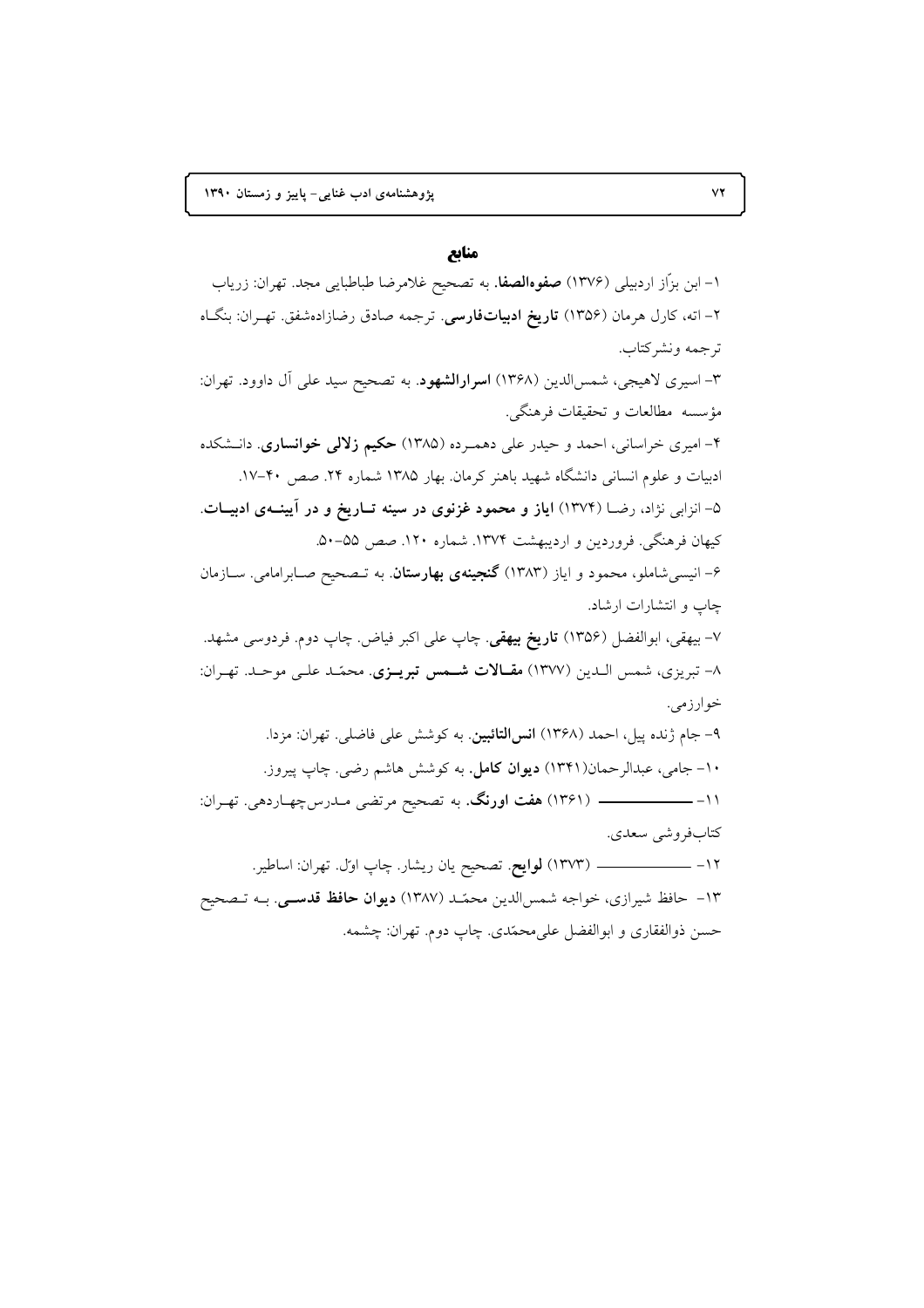۱۴– خوارزمی، کمال الدین (۱۳۶۰) **ینبوع|لاسرار فی نصایح|لابرار**. تصحیح مهدی درخشان. چاپ اول. تهران: انتشارات انجمن استادان زبان و ادبيات فارسي. ۱۵– خوافی، مجد (۱۳۴۵) **روضهی خلد**. تصحیح محمود فرخ و حــسین خــدیوجم. تهـران: ز و ار . ۱۶– دانش یژوه، محمدتقی (۱۳۵۰) **نسخههای خطّی دانشگاه تهران**. تهران: انتشارات دانشگاه. ۱۷- دهلوی، حسن (۱۳۸۳) **دیوان**. تصحیح احمـد بهــشتی شــیرازی. تهـران: انجمـن اثـار و مفاخر فرهنگي. ۱۸– رومی، احمد (۱۳۵۴) **دقایقالحقایق**. به کوشش محمّد رضا جلالی نائینی. تهران: شورای عالي فرهنگ و هنر. ۱۹– زلال<sub>ی</sub> خوانساری، حسین (۱۳۸۵) **کلیّات زلالی خوانساری**. تــصحیح ســعید شــفیعیون. تهران: کتابخانه، موزه و مرکز اسناد مجلس شورای اسلامی. ۲۰– سعدی، مشرفالدین (۱۳۸۱) **گلستان**. به تصحیح غلامحسین یوسفی. تهران: خوارزمی. ٢١- سعدي، مصلح الدين (١٣۶٨) بوستان. شرح خزائلي. جاويدان. .6-A i
S - m1D .**J** (1379) -22 **a< x% a-H M-** (1385) n-.K ) 34 )-Jl1G 1D -N -23 **سعدی شیرازی**. به کوشش مظاهر مصفا. تهران. ۲۴- سعدي، مصلحالدين (۱۳۸۱) **بوستان**. غلامحسين يوسفي. تهران: خوارزمي. ۲۵– سمنانی، شیخ علا الدوله (۱۳۶۶) **چهل مجلس**. به تصحیح نجیب مایــل هــروی. تهـران: اديب. ۲۶- سنایی غزنوی (۱۳۷۷) **حدیقه الحقیقه**. محمّد تقی مدرس رضوی. دانشگاه تهران. .617 .0 c- M -] aD< - **.N^-** (1348) -27 ۲۸– سهیلی، احمد (۱۳۳۰) **محمود و ایاز**. مهر ۱۳۳۰. شماره ۴۱. ص ۳۳۱ – ۳۲۸. ۲۹– شاه نعمت الله ول<sub>ی</sub> (۱۳۵۲) **کلیات**. به کوشش محمّدجواد نور بخش. چاپ دوم.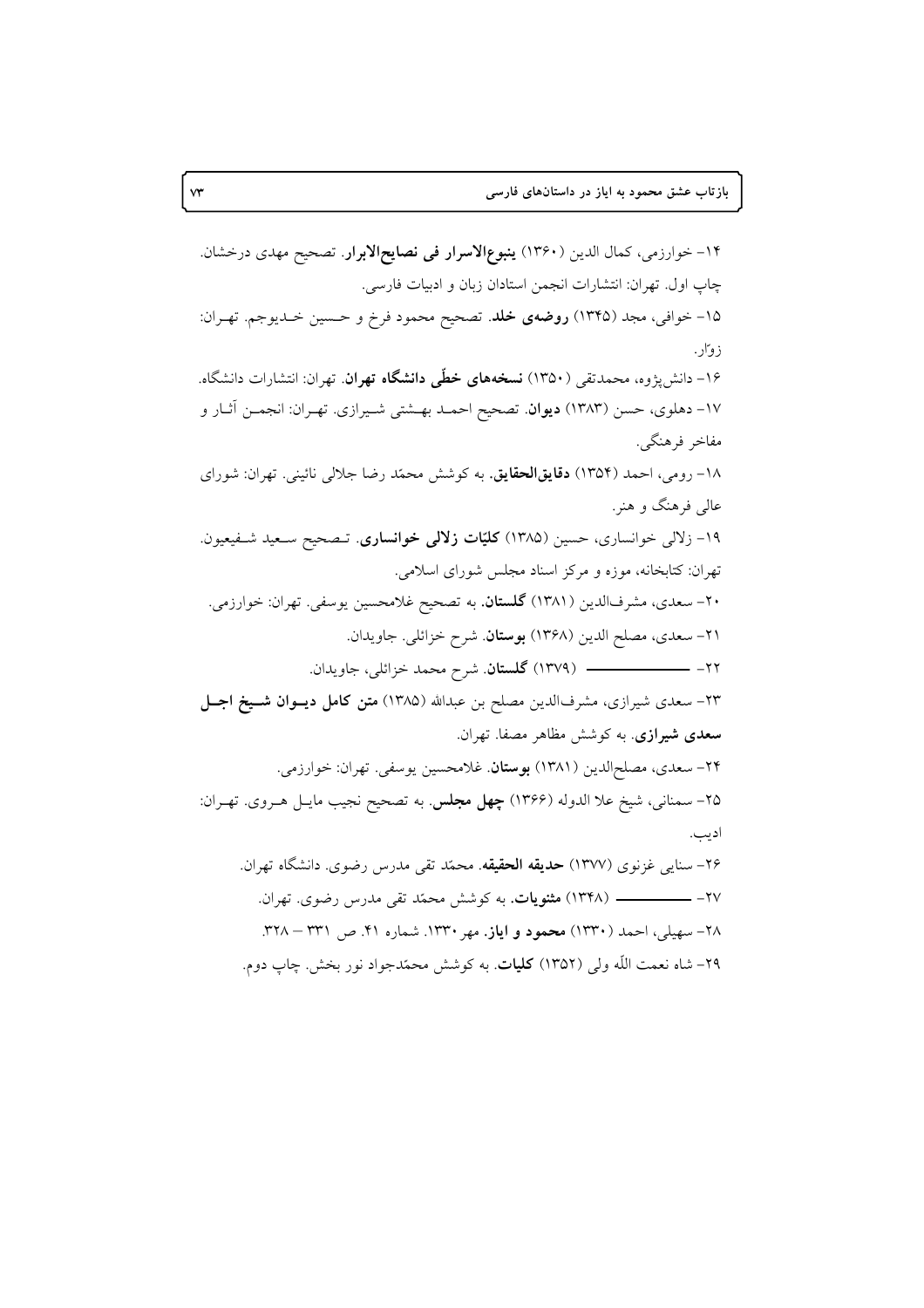$V\tilde{Y}$